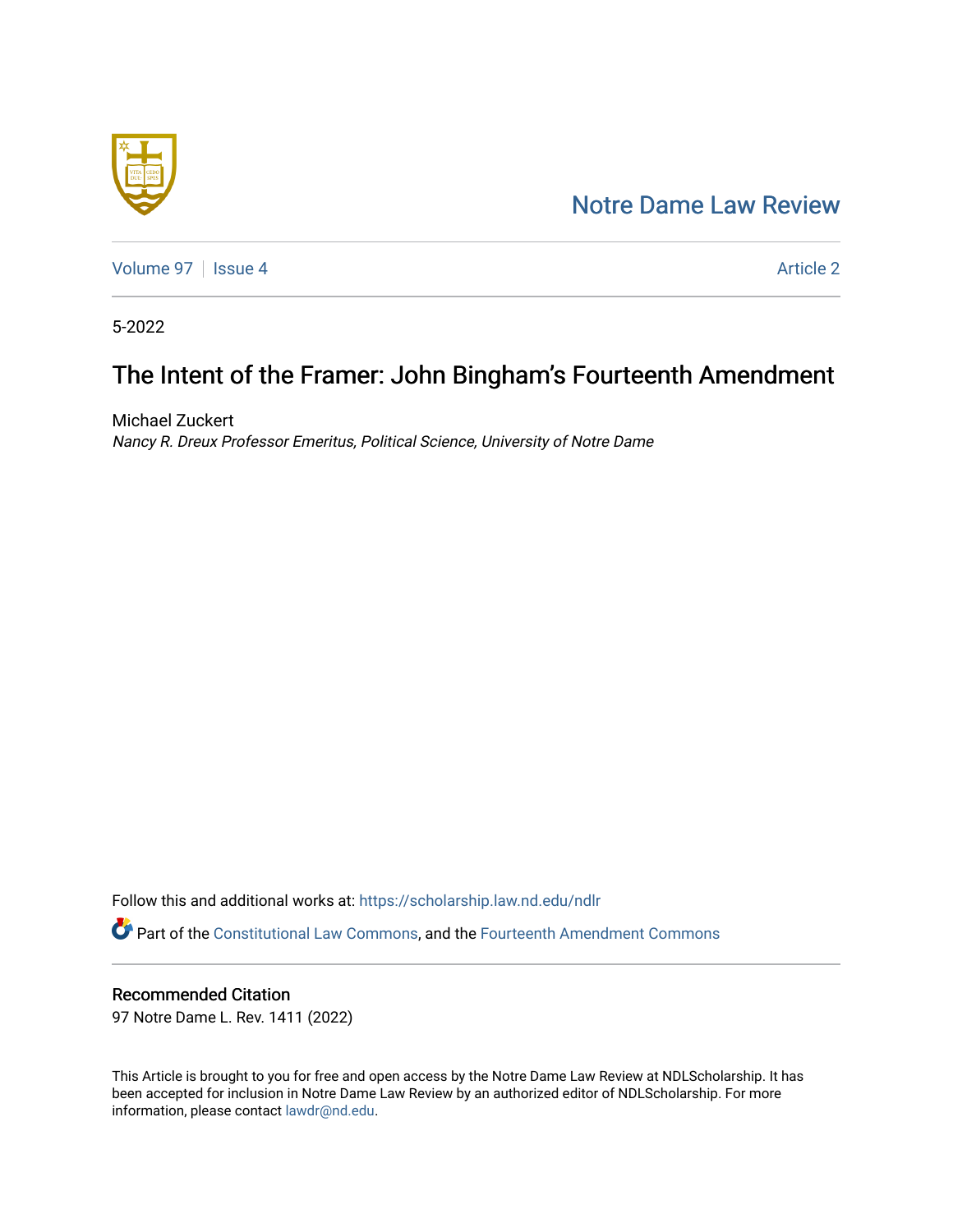### THE INTENT OF THE FRAMER: JOHN BINGHAM'S FOURTEENTH AMENDMENT

#### *Michael Zuckert*\*

*It is not often that a single individual is responsible for constitutional provisions as important as Sections 1 and 5 of the Fourteenth Amendment. My project in this Essay is not to engage in a study of original intent, or original public meaning, or however we wish now to characterize the originalist project, but to engage in a quest for John Bingham's Amendment, for understanding the Amendment as he understood it. Whether this gives us an authoritative reading of the Amendment for the purposes of constitutional interpretation and adjudication is a separate issue. I treat Bingham as an author and the text of Sections 1 and 5 as one would treat a text in political philosophy or constitutional theory by any author.*

It is not often that a single individual is responsible for constitutional provisions as important as Sections 1 and 5 of the Fourteenth Amendment. By "responsible" I mean that John Bingham, Republican congressman from Ohio, was the author of the text of these Sections (with the exception of the opening definition of citizenship). He was not, of course, solely responsible for the Amendment as it became part of the Constitution, in that he shared responsibility with at least the two houses of Congress and the state ratifiers. But his unique role in supplying the text of the Amendment leads me to my project in this Essay: not to engage in a study of original intent, or original public meaning, or however we wish now to characterize the originalist project, but to engage in a quest for *Bingham's* Amendment, for understanding the Amendment as he understood it. Whether this gives us an authoritative reading of the Amendment for the purposes of constitutional interpretation and adjudication is a separate issue, one that I will, at most, only touch on here. I wish to treat Bingham as an author and the text of Sections 1 and 5 as one would treat a text in political philosophy or constitutional theory by any author. Obviously, the Amendment understood as he

<sup>©</sup> 2022 Michael Zuckert. Individuals and nonprofit institutions may reproduce and distribute copies of this Essay in any format at or below cost, for educational purposes, so long as each copy identifies the author, provides a citation to the *Notre Dame Law Review*, and includes this provision in the copyright notice.

<sup>\*</sup> Nancy R. Dreux Professor Emeritus, Political Science, University of Notre Dame.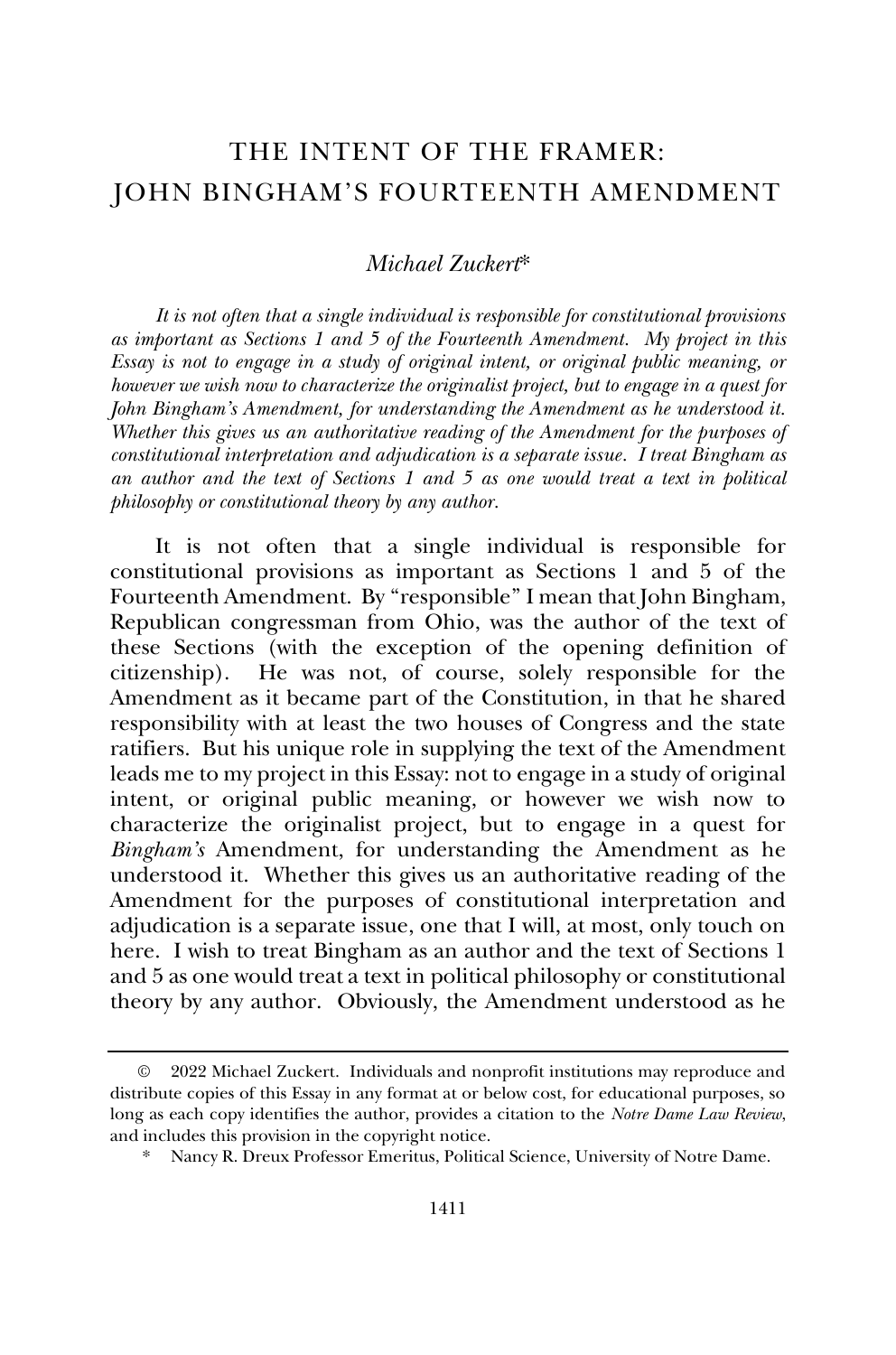understood it should have some bearing on the official or legal meaning of the Amendment, but, as I said, that is a somewhat separate question.

In treating Bingham as an author or even as a poet, whose poem was the text of Sections 1 and 5, I do not mean to treat him as a complete solitaire. He developed his text in colloquy with colleagues in the House and on the Joint Committee on Reconstruction, but I am thinking of these other participants as equivalent to, say, Ezra Pound in "The Waste Land" of T.S. Eliot, sounding boards and perhaps advisors on the rhyme scheme.

I have a partly personal reason for my project in this Essay. Many years ago, I submitted to a law review an article on the Amendment, which drew substantially on Bingham. Alas, the article was rejected with the student editor's comment that everyone knows Bingham was an incoherent thinker and a bloviating speaker and thus almost completely unreliable as a constitutionalist. That view no longer holds in the literature. Most recent studies of the Amendment's origins rely heavily on Bingham and treat him with respect. But they consider him as part of their quest for the original public meaning of the Amendment and therefore do not centrally aim to bring out *his* understanding of his handiwork. My focus is thus different from most of the recent and past literature and my argument is different as well. I differ in my emphases, most notably, in attending to Bingham's early antebellum constitutional thinking. Among other things, this focus leads me to diminish the role of the Privileges or Immunities Clause in Bingham's thinking. While other recent scholars give pride of place to that Clause, I emphasize far more his concern with what became the Equal Protection and Due Process Clauses.

My different emphases are related to one of my chief concerns to explain a puzzling claim made by Bingham during the debates on the Amendment. Very early in the Thirty-Ninth Congress Bingham forecast for the House of Representatives an amendment then under consideration by the Joint Committee on Reconstruction, of which he was a member. That committee, he told the House,

has under consideration [a] general amendment to the Constitution which looks to the grant of express power to the Congress of the United States to enforce in behalf of every citizen of every State and of every Territory in the Union the rights which were guarantied to him from the beginning, but which guarantee has unhappily been disregarded by more than one State of this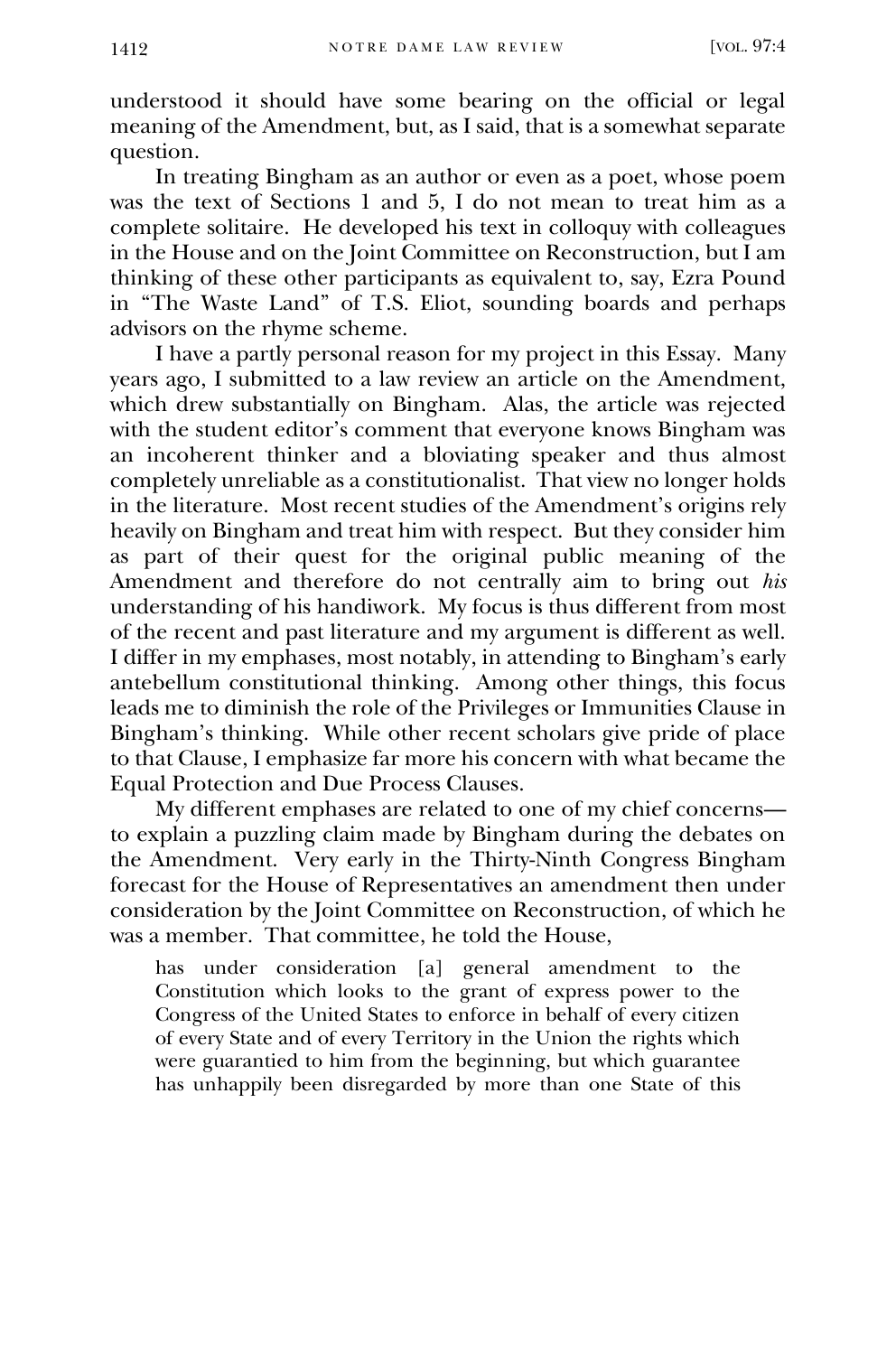Union, defiantly disregarded, simply because of a want of power in Congress to enforce that guarantee.<sup>1</sup>

Bingham refers here to an early version of what became the Fourteenth Amendment, which differed from the adopted version in one particularly striking way: it directly provided Congress with the power to protect rights rather than forbade States from abridging rights or arbitrarily depriving citizens of the objects of their rights.<sup>2</sup>

Somewhat later in the debates, speaking of a draft amendment still cast as an empowerment of Congress but substantively even closer to the amendment as ultimately adopted, Bingham made the same point in somewhat different language:

I ask the attention of the House to the . . . consideration that the proposed amendment does not impose upon any State of the Union, or any citizen of any State of the Union, any obligation which is not now enjoined upon them by the very letter of the Constitution.<sup>3</sup>

Finally, in the debate on Sections 1 and 5 in the form taken by the adopted amendment (sans the opening definition of citizenship) he again stated:

There was a want hitherto, and there remains a want now, in the Constitution of our country, which the proposed amendment will supply. What is that? It is the power in the people, the whole people of the United States, by express authority of the Constitution to do that by congressional enactment which hitherto they have not had the power to do . . . that is, to protect by national law the privileges and immunities of all the citizens of the Republic and the inborn rights of every person within its jurisdiction whenever the same shall be abridged or denied by the unconstitutional acts of any State.<sup>4</sup>

The amendment enacts provisions to prevent the States from abridging rights, but the rights themselves have been present in the Constitution before the amendment:

[T]his Amendment takes from no State any right that ever pertained to it. No State ever had the right, under the forms of law or otherwise, to deny to any freeman the equal protection of the laws or to abridge the privileges or immunities of any citizen of the

<sup>1</sup> CONG. GLOBE, 39th Cong., 1st Sess. 422–35 (1866) (statement of Rep. Bingham), *as reprinted in* 2 THE RECONSTRUCTION AMENDMENTS: THE ESSENTIAL DOCUMENTS 55, 57 (Kurt T. Lash ed., 2021) [hereinafter LASH, Vol. 2].

<sup>2</sup> LASH, Vol. 2, *supra* note 1, at 7.

<sup>3</sup> CONG. GLOBE, 39th Cong., 1st Sess. 1033–35 (1866) (statement of Rep. Bingham), *as reprinted in* LASH, Vol. 2, *supra* note 1, at 99, 100.

<sup>4</sup> CONG. GLOBE, 39th Cong., 1st Sess., 2530–45 (1866) (statement of Rep. Bingham), *as reprinted in* LASH, Vol. 2, *supra* note 1, at 170, 178.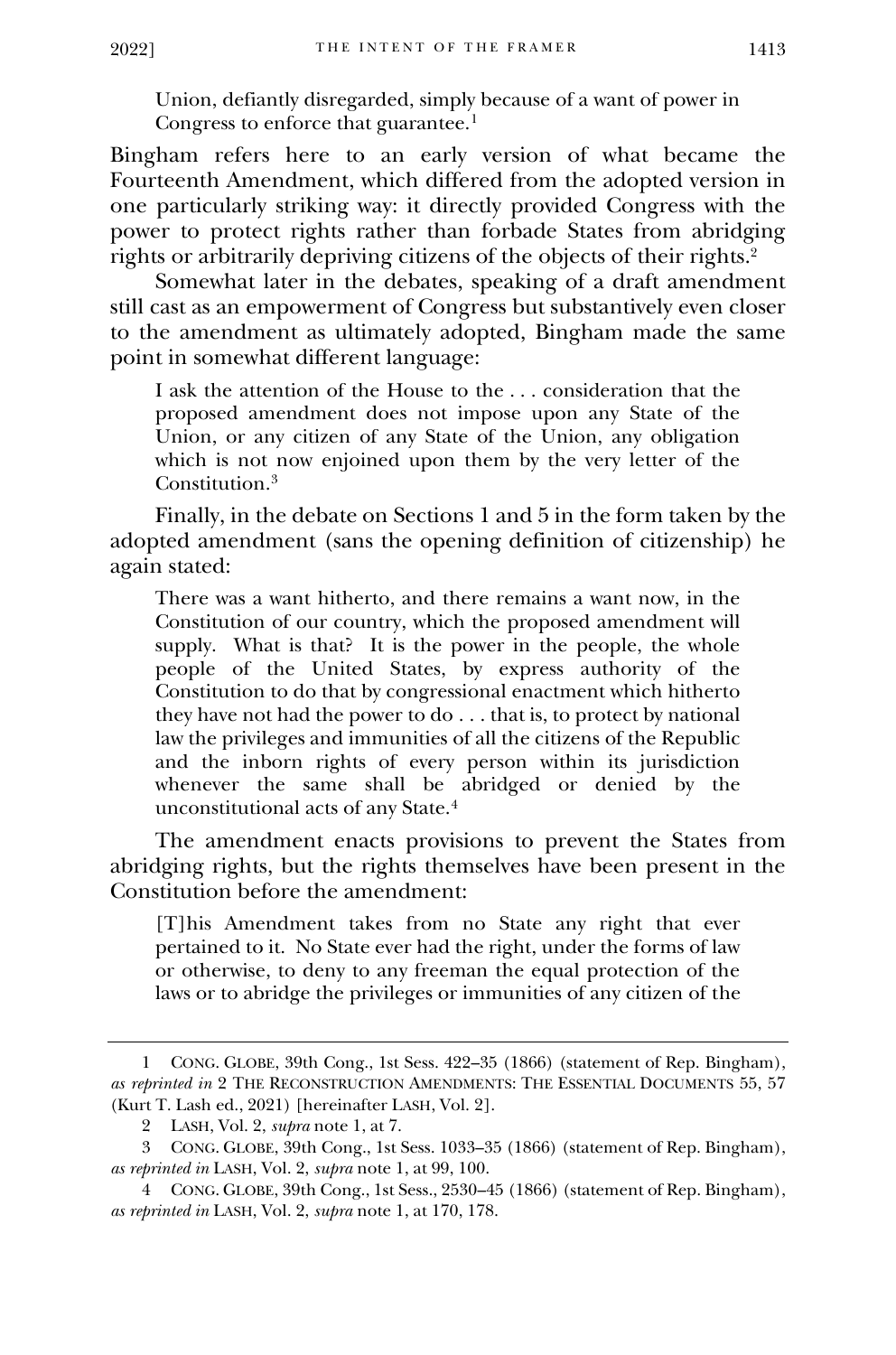Republic, although many of them have assumed and exercised the power, and that without remedy.<sup>5</sup>

Let us call this the theory of preexisting (personal) rights and (state) obligations. This is puzzling because the Amendment does indeed seem to add previously nonexistent rights protections and state obligations to the Constitution. I argue below that the key to understanding this theory of preexisting rights and obligations, and thus to Bingham's theory of the Amendment, lies in his pre-Civil War constitutional pronouncements.

I thus spend much of my space on the antebellum Bingham and by most standards scant the actual debates on the Amendment in the Thirty-Ninth Congress. But I try to show briefly at the end how the materials gleaned from his earlier pronouncements supply a key to Sections 1 and 5 of the Amendment as he understood them.

#### I. POLITICAL PHILOSOPHY

Bingham was no constitutional virgin when he came to draft the Fourteenth Amendment. He had entered Congress in 1855 and was immediately swept up in constitutional and even philosophical debates raised by the controversies over slavery in the territories. Recent studies of the Fourteenth Amendment begin with surveys of "The Early Origins of Privileges or Immunities,"<sup>6</sup> or "On Antebellum Privileges and Immunities." 7 This being a study of Bingham's constitutional thought, I begin with Bingham himself. There is actually very little to no evidence that he knew of, or paid attention to, the prehistory of privileges and immunities that recent scholars so much concern themselves with.<sup>8</sup> Bingham's earliest expressions that appear relevant to the Fourteenth Amendment occur rather in the context of congressional debates over slavery in the territories. At issue was not legislation in the ordinary sense but matters revolving on the admittance of Kansas and Oregon to the Union, a distinction important for grasping Bingham's constitutional arguments. In the case of Kansas, Bingham sided with his fellow Republicans and opposed the Lecompton Constitution;<sup>9</sup> in the case of Oregon, the

<sup>5</sup> *Id.*

<sup>6</sup> RANDY E. BARNETT & EVAN D. BERNICK, THE ORIGINAL MEANING OF THE FOURTEENTH AMENDMENT: ITS LETTER AND SPIRIT 41–60 (2021).

<sup>7</sup> KURT T. LASH, THE FOURTEENTH AMENDMENT AND THE PRIVILEGES AND IMMUNITIES OF AMERICAN CITIZENSHIP 9–66 (2014).

<sup>8</sup> Though consider *id.* at 72, 277.

<sup>9</sup> CONG. GLOBE, 35th Cong., 1st Sess. 399 (1858) (statement of Rep. Bingham).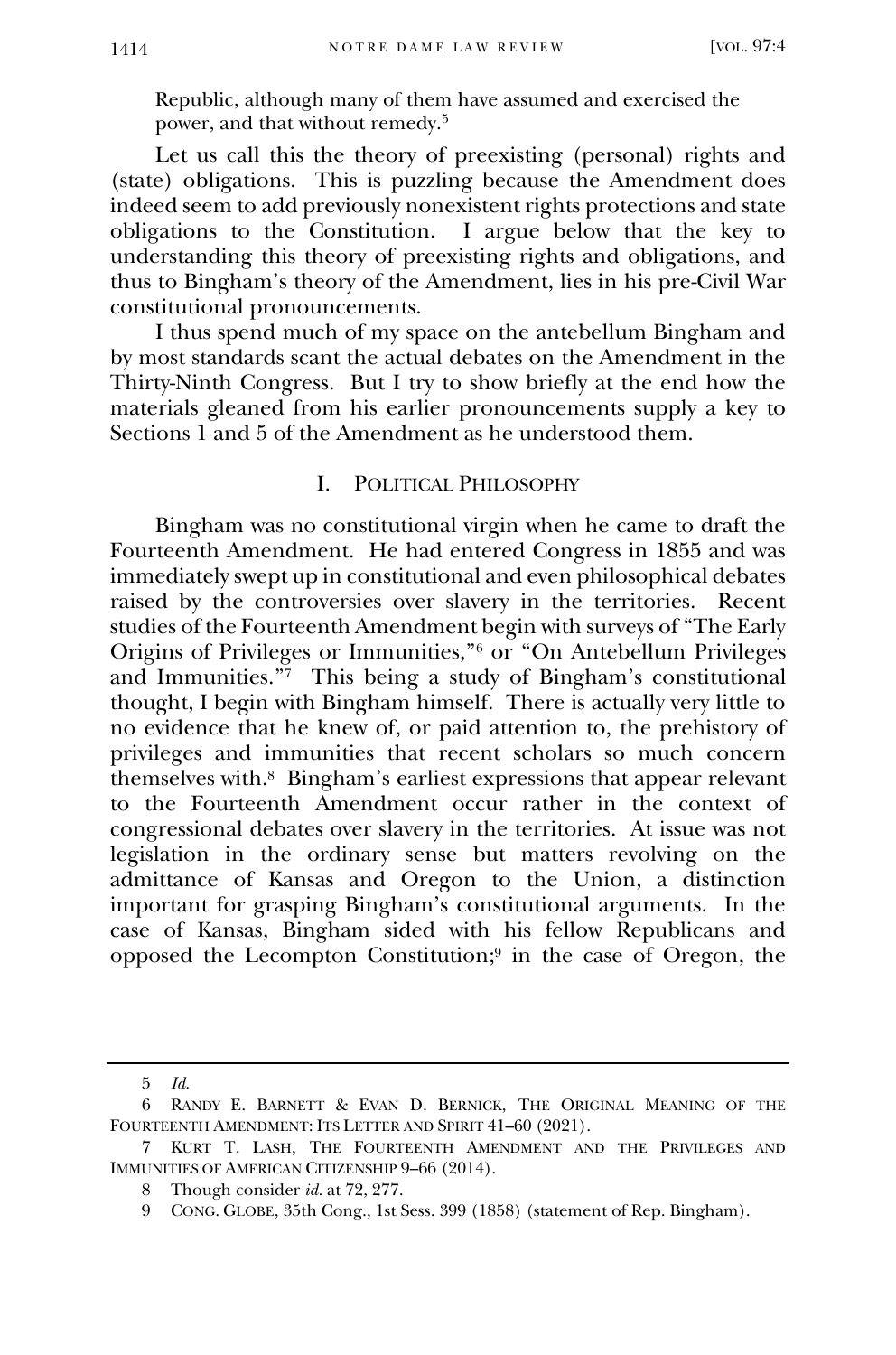Republican Party split and his side lost in opposing the admittance of Oregon.<sup>10</sup>

Although Bingham happily engaged in nitty-gritty constitutional exposition, he regularly rooted it in normative political philosophy. He understood the basics of political philosophy very similarly to the way in which the American Founders and his fellow Republicans did: in terms of the natural rights and social compact theory of government as developed preeminently by John Locke. As Bingham said in 1857,

[t]he Constitution is based upon the EQUALITY of the human race . . . . A State formed under the Constitution, and pursuant to its spirit, must rest upon this great principle of EQUALITY. Its primal object must be to protect each human being within its jurisdiction in the free and full enjoyment of his natural rights. . . . [T]he rights of human nature belong to each member of the State, and cannot be forfeited but by crime.<sup>11</sup>

In his speech on Oregon, he repeated that thought almost verbatim and added to it the affirmation of "natural rights [as] those rights common to all men . . . to protect which, not to confer, all good governments are instituted."<sup>12</sup> Clearly he is referring to the same philosophy of government that found expression in the Declaration of Independence: men are created equal in the sense that no human being has a natural or divine right to rule another, but insecurity of rights without rule is so severe that the equal individuals recognize that a body with coercive power, government, is necessary to cure the rights insecurity of life without government.<sup>13</sup>

The task of government follows for Bingham from this account of its origins: "to establish justice, to promote the general welfare, and to secure to each and every person . . . the absolute enjoyment of the rights of human nature, which are as imperishable as the human soul, and as universal as the human race."<sup>14</sup> From the original equality of all and the task of securing rights follows the standard that Bingham constantly evokes: "the equal protection of each."<sup>15</sup> The context makes clear that he means by this the equal protection of the natural rights of each by law. This more expansive version of his central

15 *Id.* at 140.

<sup>10</sup> *Statehood Survives Congressional Morass*, OREGON.GOV, https://sos.oregon.gov /archives/exhibits/constitution/Pages/after-state.aspx [https://perma.cc/VU4D-55S5].

<sup>11</sup> LASH, *supra* note 7, at 83 n.66 (quoting CONG. GLOBE, 34th Cong., 3d Sess. 139–40 (1857) (statement of Rep. Bingham)).

<sup>12</sup> CONG. GLOBE, 35th Cong., 2d Sess. 981–85 (1859) *as reprinted in* 1 THE RECONSTRUCTION AMENDMENTS: THE ESSENTIAL DOCUMENTS 152, 156 (Kurt T. Lash ed., 2021) [hereinafter LASH, Vol. 1].

<sup>13</sup> *See* MICHAEL P. ZUCKERT, LAUNCHING LIBERALISM 216–26 (2002).

<sup>14</sup> CONG. GLOBE, 34th Cong., 3d Sess. 136 (1857) (statement of Rep. Bingham).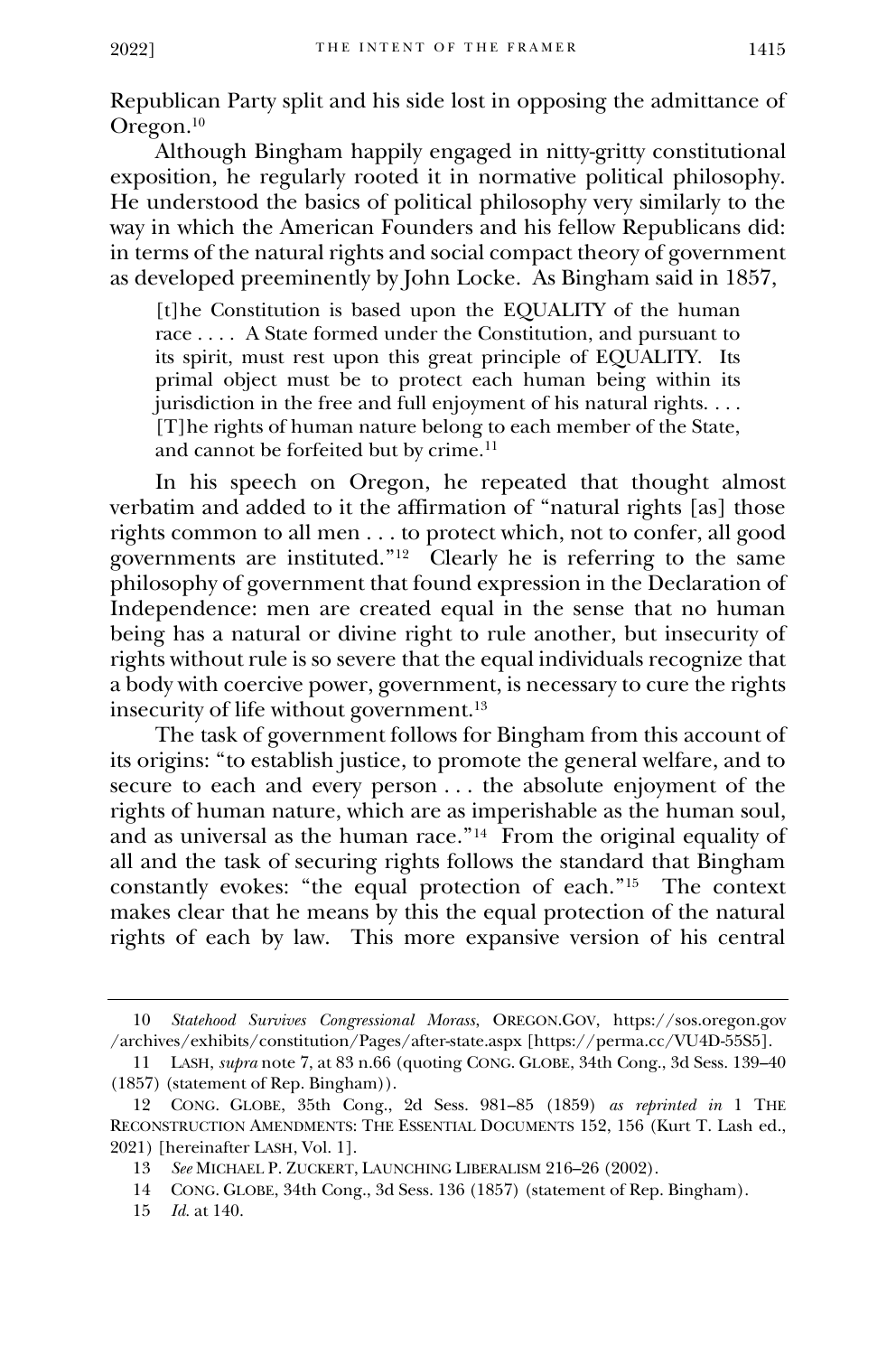thought was on display at the very opening of the Thirty-Ninth Congress, the Congress that proposed the Fourteenth Amendment. That Congress opened on December 4, 1865, and on December 6 Bingham "introduced a joint resolution to amend the Constitution of the United States so as to empower Congress to pass all necessary and proper laws to secure to all persons in every State of the Union equal protection in their rights  $[\text{of}]$  life, liberty, and property."<sup>16</sup>

On the day before that Thaddeus Stevens had proposed a different constitutional amendment: "All national and State laws shall be equally applicable to every citizen, and no discrimination shall be made on account of race [or] color."<sup>17</sup> Stevens's draft amendment has clearly a nondiscrimination thrust that makes it particularly well targeted to the black codes that had recently popped up all through the South and had definitely discriminated on the basis of race and color. Bingham's amendment differs substantially. It is not a formal requirement of universally equal laws for whites and blacks alike but has a substantive focus on protection of the particular set of natural rights. Equality is the standard, but only for the protection of those specified rights. In this sense it is more limited than Stevens's proposal. Bingham's draft could apparently permit discrimination, even on the basis of race, with respect to other matters. His draft calls for equal protection of the specified rights, and it does not single out race and color as specifically impermissible bases for unequal treatment. In this respect it is broader than Stevens's proposal. A final difference concerns the protected class in each draft. Stevens's concern is with citizens; Bingham's is with all persons. That difference results from Bingham's focus on protection of natural rights, which, as we have seen, he believed inhered in every human being and was the basis for government. We might notice also that neither draft mentions privileges or immunities. In line with his theoretical pronouncements, Bingham is preeminently concerned with natural rights.<sup>18</sup>

Bingham appeared to believe that it was the glory of America that its constitutions embodied these cardinal truths of political philosophy. American federalism complicated matters substantially because the different levels of government potentially stood in different relationships to the natural rights and their securing. To sort

<sup>16</sup> CONG. GLOBE, 39th Cong., 1st Sess. 14 (1865), *as reprinted in* LASH, Vol. 2, *supra*  note 1, at 22, 22.

<sup>17</sup> CONG. GLOBE, 39th Cong., 1st Sess. 10 (1865), *as reprinted in* LASH, Vol. 2, *supra*  note 1, at 22, 22.

<sup>18</sup> The difference between Bingham's and Stevens's proposals goes a long way toward discrediting the interpretation of the Amendment in ILAN WURMAN, THE SECOND FOUNDING: AN INTRODUCTION TO THE FOURTEENTH AMENDMENT (2020).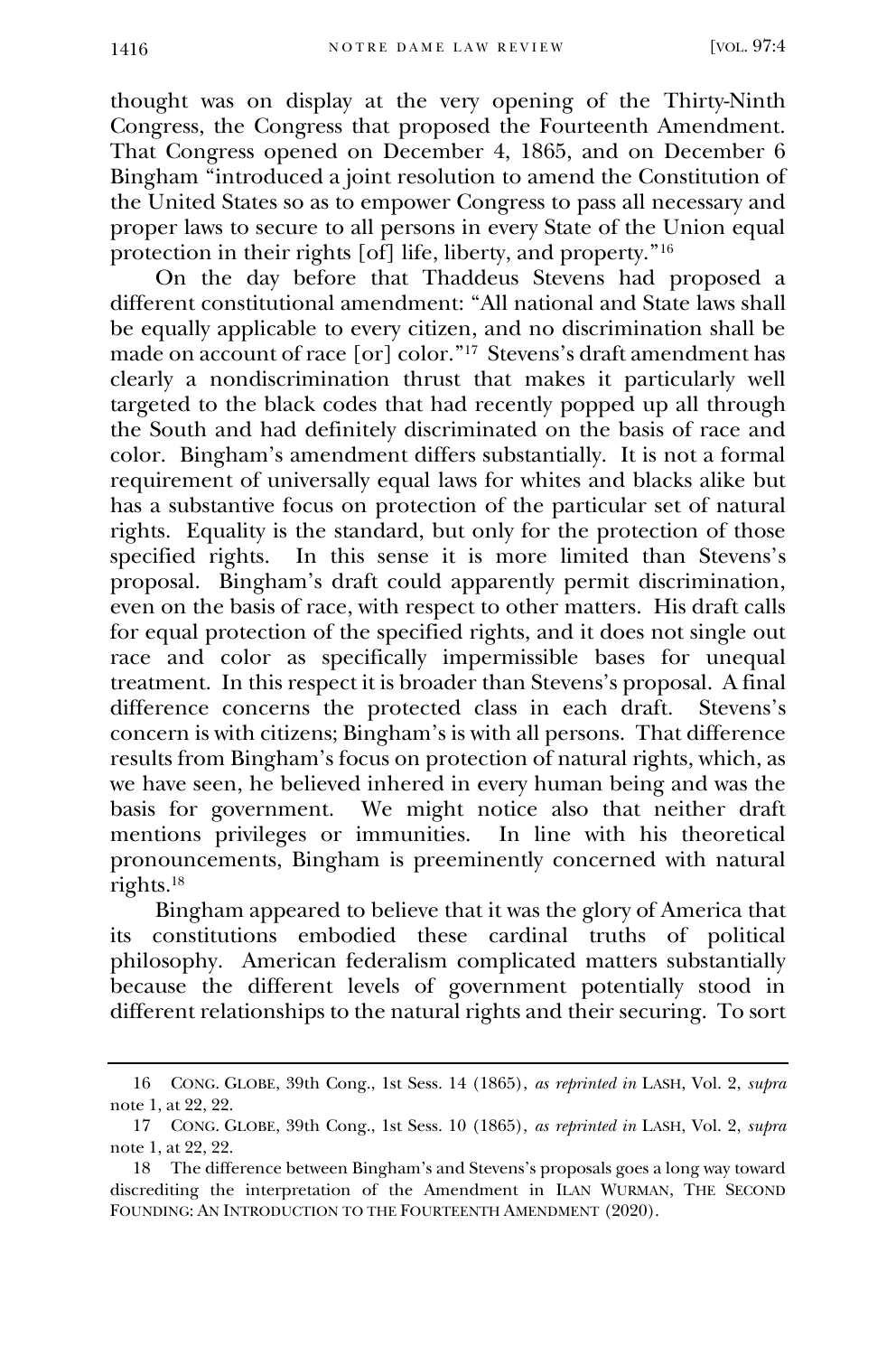this out properly was indeed one of the primary tasks of his amendment.

#### II. CITIZENSHIP AND SUFFRAGE

Before the war Bingham was not considering an amendment, but faced instead the pressing issue of congressional power over slavery in the territories as raised by the Kansas-Nebraska Act and the *Dred Scott* case. He considered the Kansas-Nebraska Act unconstitutional as violative of the Fifth Amendment's Due Process Clause, which prohibited deprivation of liberty without due process of law.<sup>19</sup> The Kansas-Nebraska Act instituted Stephen Douglas's popular sovereignty policy for establishing or forbidding slavery in the territories, which in effect, as Bingham saw it, illegitimately put Congress's authority behind any local decision for slavery. Likewise, because of the Due Process Clause, he disagreed strongly with the *Dred Scott* decision denying Congress the power to prohibit slavery in the territories.<sup>20</sup> Bingham's most extended and "most significant speech of the antebellum era" occurred in 1859 in the debate on Oregon statehood.<sup>21</sup> He opposed it for two reasons: first, the proposed Oregon Constitution extended the right of suffrage for federal offices to aliens; and second, it contained an exclusionary provision forbidding free blacks from entering the state or using its legal apparatus. His positions on these two issues are highly pertinent to the Fourteenth Amendment. Akhil Amar highlights the importance of Bingham's contribution to the debate on Oregon when he avers that Bingham's "views . . . track almost perfectly the natural meaning of the words Bingham drafted in 1866 as section I of the Fourteenth Amendment."<sup>22</sup> Perhaps an overstatement, but the debate over alien suffrage did prompt Bingham's development of the distinction between United States citizenship and state citizenship, a distinction that finds a crucial place in the Amendment. Moreover, the debate over Oregon's exclusionary provisions supplied the occasion for his development of his ellipsis theory of Article IV, Section 2 and his identification of the content of the privileges and immunities of U.S. citizenship, another central feature of the Amendment.

<sup>19</sup> GERARD N. MAGLIOCCA, AMERICAN FOUNDING SON: JOHN BINGHAM AND THE INVENTION OF THE FOURTEENTH AMENDMENT 44–45 (2013).

<sup>20</sup> CONG. GLOBE, 34th Cong., 3d Sess. app. 138 (1857); CONG. GLOBE, 36th Cong., 1st Sess. 1837 (1860).

<sup>21</sup> MAGLIOCCA, *supra* note 19, at 62–65; CONG. GLOBE, 35th Cong., 2d Sess. 981–85 (1859), *as reprinted in* LASH, Vol. 1, *supra* note 12, at 152, 152–56.

<sup>22</sup> AKHIL REED AMAR, THE BILL OF RIGHTS: CREATION AND RECONSTRUCTION 182 (1998).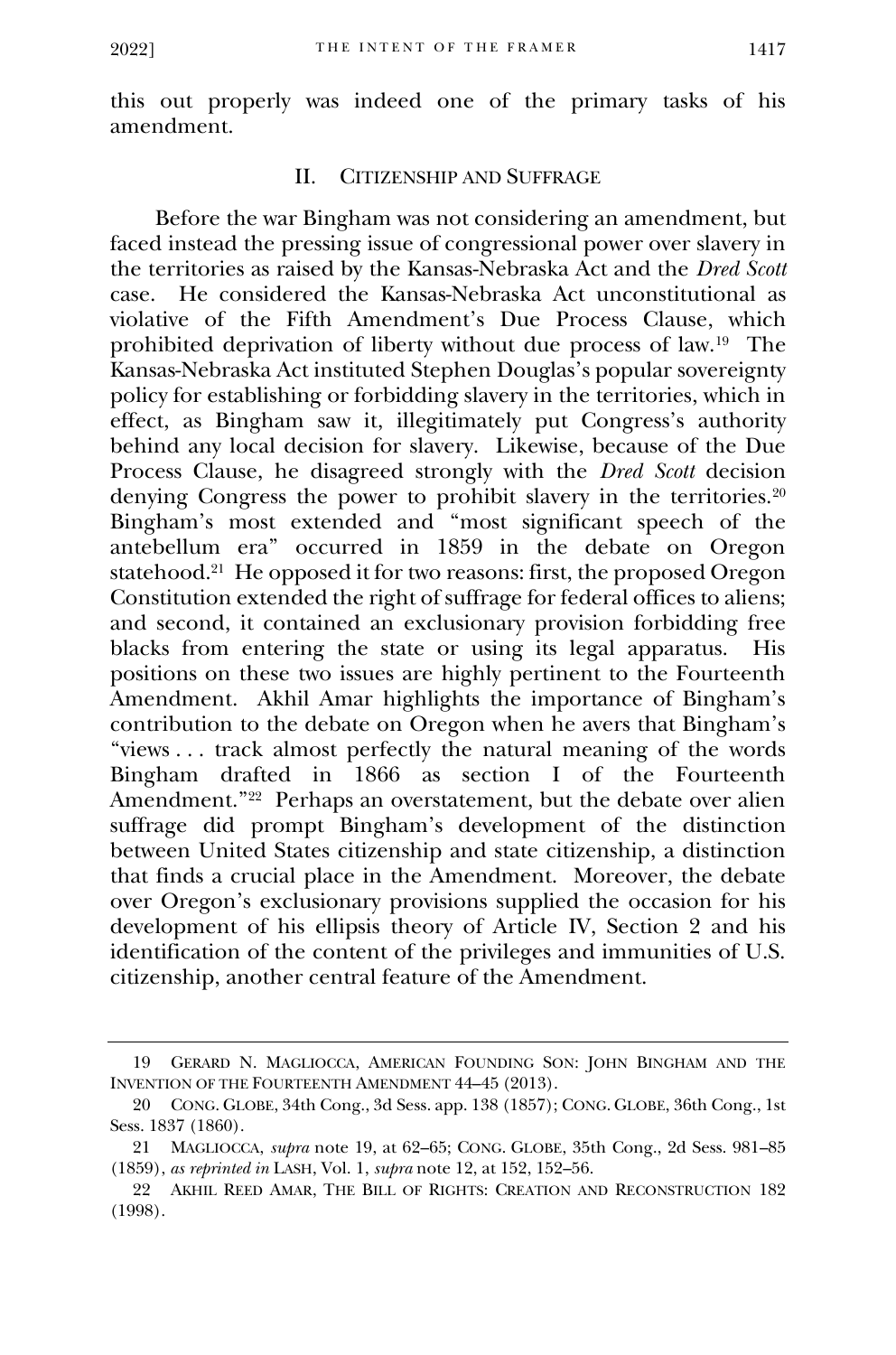The U.S. Constitution provides that "the Electors" for members of the House of Representatives, "shall have the Qualifications requisite for Electors of the most numerous Branch of the State Legislature." 23 Oregon's proposed state Constitution provided that those qualified to vote in Oregon would include persons not born in the United States, who have resided in the United States one year at least, one half year at least in Oregon, and have "declared [an] intention to become a citizen of the United States."<sup>24</sup> It would seem that this provision satisfies the terms of Article I, Section 2 and is therefore legitimate and constitutional. Although the constitutional text expressly says no such thing, he concluded that the States are not free to grant suffrage rights for elections to federal office to individuals who are not U.S. citizens.

This was an unexpected and minority conclusion, as is clear from the fact that there was strong and relatively settled precedent for establishing this rule of suffrage in the state constitutions of Michigan (1835), Wisconsin (1848), Indiana (1851), and Minnesota (1858), to which Oregon was added in 1859.<sup>25</sup> Although the vote on Oregon admission was close in the House, 114 to 103, most of the opposition came from Republicans on the black exclusion issue.<sup>26</sup>

Despite having few followers and apparently having the text against him, Bingham had a serious constitutional case. Constitution in 1859 contained no explicit definition of U.S. citizenship but it did provide that "the House of Representatives shall be composed of Members chosen every second Year by the People of the several States." 27 According to Bingham, "The people here referred to are the same community, or body-politic, called, in the [P]reamble . . . 'the people of the United States.'"<sup>28</sup> They are "the citizens of the United States, and no other people whatever."<sup>29</sup> These terms "people of the United States" and "'people of the several States,' as used in the Constitution of the United States, have invariably received this judicial construction in all our courts, State and

28 CONG. GLOBE, 35th Cong., 2d Sess. 983 (1859) (statement of Rep. Bingham) (quoting U.S. CONST. pmbl.).

29 *Id.*

<sup>23</sup> U.S. CONST. art. 1, § 2, cl. 1.

<sup>24</sup> OR. CONST. of 1857, art. II, § 2.

<sup>25</sup> MICH. CONST. of 1835, art. II, § 1; WIS. CONST. of 1848, art. III, § 1; IND. CONST. of 1851, art. II, § 2; MINN. CONST. of 1858, art. VII, § 1; *Constitution of Oregon*, OR. STATE ARCHIVES, https://sos.oregon.gov/blue-book/Pages/state-constitution.aspx [https:// perma.cc/CCH3-AY3D].

<sup>26</sup> *Crafting the Oregon Constitution: After the Convention*, OR. STATE ARCHIVES, https:// sos.oregon.gov/archives/exhibits/constitution/Pages/after-state.aspx [https://perma.cc /7AD8-KT38].

<sup>27</sup> U.S. CONST. art. 1, § 2, cl. 1.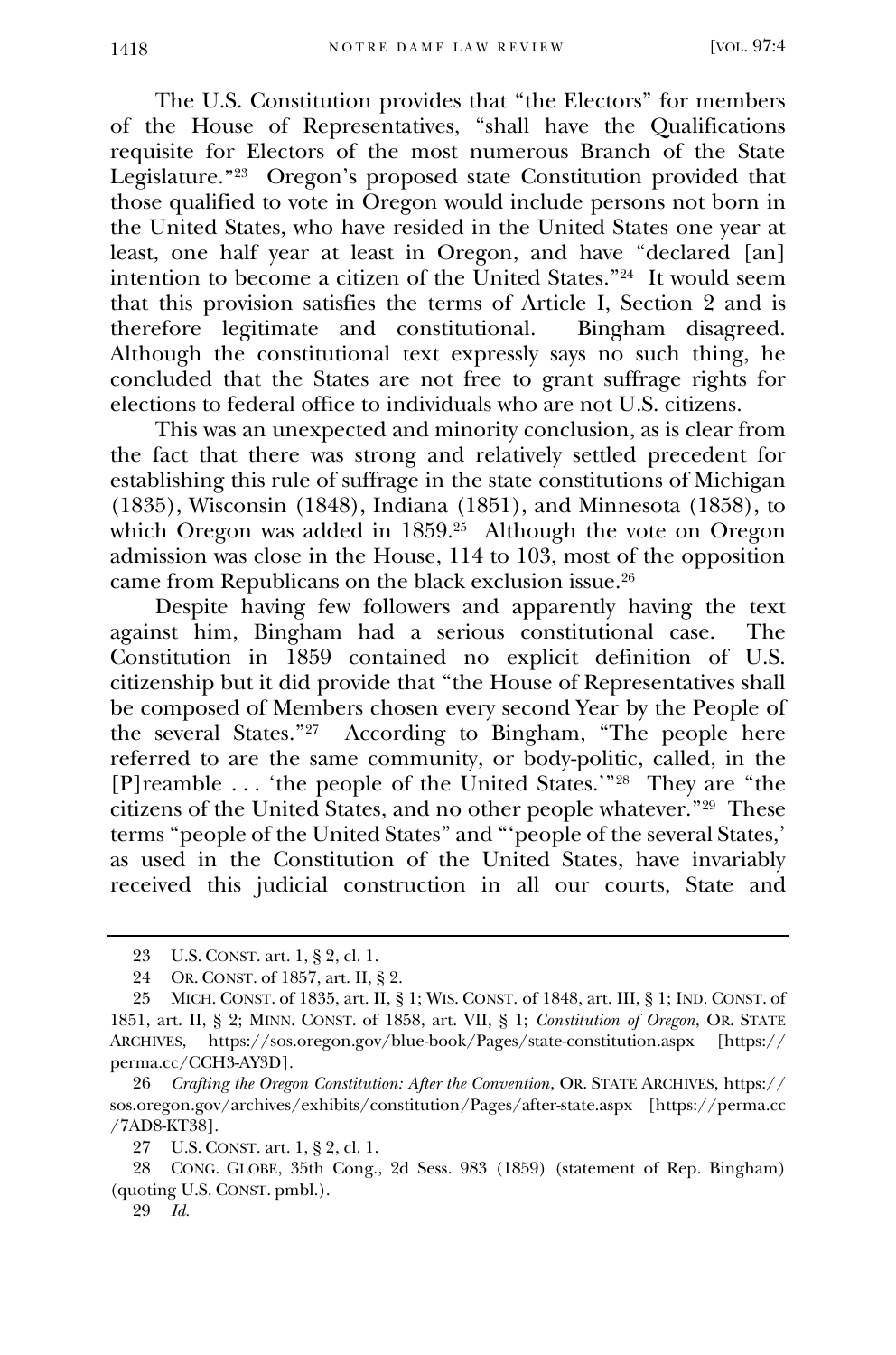national."<sup>30</sup> In order to support this claim he even cites Chief Justice Taney in the otherwise despised *Dred Scott* case.<sup>31</sup>

These "citizens of the United States," otherwise known as "the people of the several States" or "people of the United States," are to select members of the House and cannot be aliens because the Constitution grants Congress the power "[t]o establish an uniform Rule of Naturalization . . . throughout the United States."<sup>32</sup> The government of the Union can make citizens of the United States; the government of the individual states cannot. Otherwise there would not be "an uniform Rule of Naturalization." Bingham's interpretation of "people of the several States" as equivalent to "people of the United States" or "citizens of the United States" makes sense if we recognize that he is taking the phrase "people of the several States" to mean the people of the states taken together as a whole, equivalent to "the people [i.e., citizens of] of the United States." This entity is to be contrasted to the people of each state taken separately. He must have been struck by the language of Article I, Section 2, which could have stated more simply, "the House of Representatives shall be composed of members chosen . . . by the people of the states," which Bingham would take as referring to the citizens of the states. A difference between the two formulations comes into view if we consider the situation Chief Justice Taney posited in his *Dred Scott* decision. According to Taney, not every citizen of a state is ipso facto a citizen of the United States.<sup>33</sup> The states retain a right never delegated to the general government to make their own citizens, but the right to make aliens into U.S. citizens belongs to Congress.<sup>34</sup> The phrase "people of the states" would imply that all state citizens or even residents were to be among the pool of potential electors of the House of Representatives. But the phrase "people of the several States" designates only those state citizens who are also citizens of the United States, for they possess the shared quality of either being natural born citizens of their state and of the United States or naturalized under congressional law. That is what makes them "people of the several States" rather than just people of each state. They would be people or citizens of other states were they to reside therein. Individuals who are merely citizens of an individual state, that is, a foreign-born person considered a citizen by his home state, but not naturalized by congressional law, would not be a "citizen of the several States." A perhaps simpler way to trace Bingham's thinking is to say that he takes

<sup>30</sup> *Id.* (quoting U.S. CONST. art. I).

<sup>31</sup> *Id.*; Dred Scott v. Sandford, 60 U.S 393 (1856)*.*

<sup>32</sup> U.S. CONST. art. 1, § 8, cl. 4.

<sup>33</sup> *Dred Scott*, 60 U.S. at 406.

<sup>34</sup> *See id.* at 405.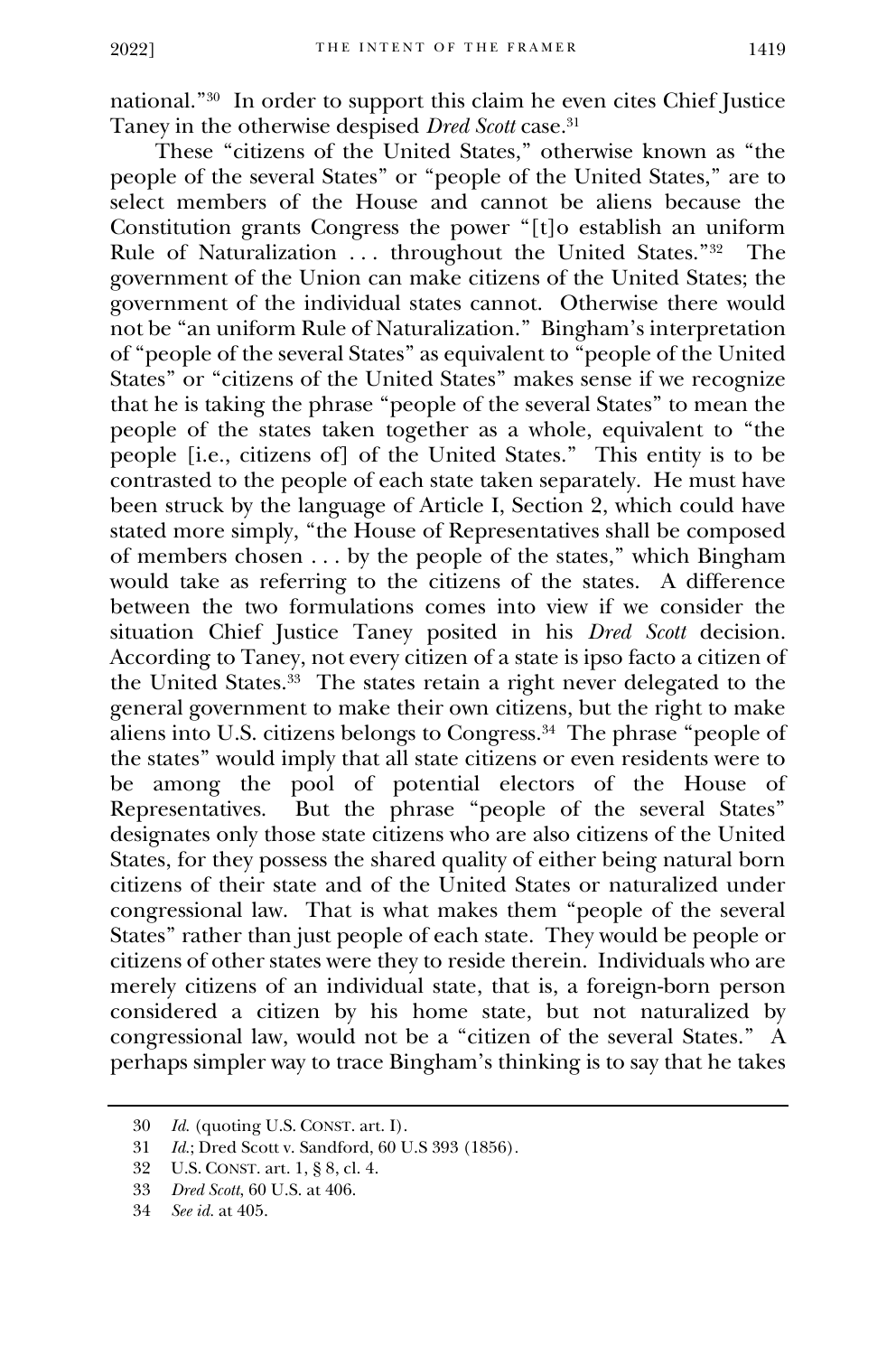the "people of the United States" of the Preamble to be obviously referring to the whole population and therefore equivalent to "people of the several States" by a simple substitution of "several States" for "United States." And in these interpretations he is backed up, or so he claims, by steady judicial practice. Admittedly, this is not a selfevident reading of Article I, Section 2.

However, it is a plausible reading, and it makes the best sense of the various provisions and Republican presumptions regarding natural citizenship in the Constitution, that is to say, birthright citizenship in the United States and the state of residence, and of the broader theory of the Constitution that the two sets of governments in the federal system have identifiably different constituent sovereignties.

One implication of Bingham's interpretation is that the states are limited to selecting among these citizens of the United States in their setting of qualifications to vote for Congress. The states may omit some members of that class, those beneath a certain age or of a certain sex, or even by race, but they may not include any persons not of that class.<sup>35</sup>

#### III. EXCLUSION AND ARTICLE IV, SECTION 2

Bingham took seriously Oregon's unconstitutional effort to endow aliens with the vote, but his argument regarding that seems most centrally to have served to set the premise he used to make his constitutional argument against the exclusion of black citizens. This provision was "still more objectionable" than the alien suffrage provision.<sup>36</sup> The Oregon Constitution mandated that "[n]o free negro, or mulatto, not residing in this State at the time of the adoption of this Constitution, shall come, reside, or be within this State, or hold any real estate, or make any contracts, or maintain any suit therein."<sup>37</sup> Given Bingham's theoretical grounding in the natural rights philosophy of government, this provision struck him as a travesty. "I say," he said, "that a State which, in its fundamental law, denies to any person, or to a large class of persons, a hearing in her courts of justice, ought to be treated as an outlaw, unworthy of a place in the sisterhood of the Republic."<sup>38</sup>

Bingham straightforwardly denies "that any State may exclude a law abiding citizen of the United States from coming within its Territory . . . or acquiring . . . property therein, or from the enjoyment

<sup>35</sup> CONG. GLOBE, 35th Cong., 2d Sess. 981–85 (1859) (statement of Rep. Bingham), *as reprinted in* LASH, Vol. 1, *supra* note 12, at 152, 154.

<sup>36</sup> *Id.*

<sup>37</sup> OR. CONST. art. XVIII, § 4 (amended 2002).

<sup>38</sup> CONG. GLOBE, 35th Cong., 2d Sess. 981–85 (1859) (statement of Rep. Bingham), *as reprinted in* LASH, Vol. 1, *supra* note 12, at 152, 155.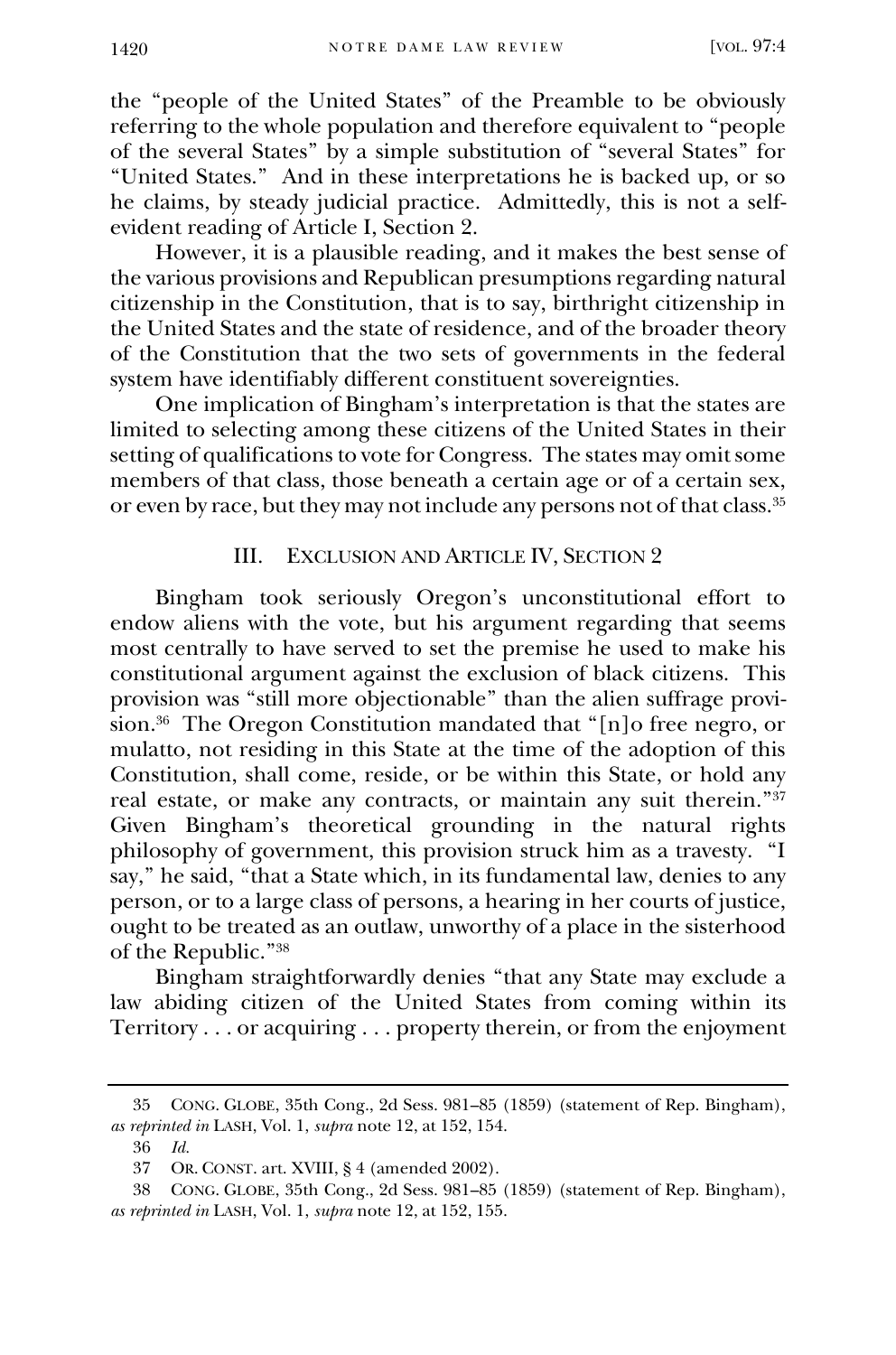therein of the 'privileges and immunities' of a citizen of the United States." 39 In support of this latter claim he cites Article IV, Section 2: "The citizens of each State shall be entitled to all privileges and immunities of citizens in the several States."<sup>40</sup>

Those persons who are to be excluded, however, are "citizens by birth of the several States, and therefore are citizens of the United States, and as such are entitled to all the privileges and immunities of citizens of the United States." 41 That is to say, says Bingham, the exclusion provisions are "an infraction of that wise and essential provision of the national Constitution,"<sup>42</sup> Article IV, Section 2. But is that clearly so? As he is reading it, Article IV, Section 2 establishes a right inhering in those natural born U.S. citizens to the privileges and immunities of U.S. citizens, which include the right to enter Oregon and to "a hearing in her courts of justice." 43 It must be noted that in his restatements of the language of Article IV, Section 2 he regularly expands the phrase in the article "all privileges and immunities of citizens" by adding to it "of the United States."<sup>44</sup> He explains this practice by referring to "an ellipsis in the language employed in the Constitution."<sup>45</sup> He posits such an ellipsis because the clause's "meaning is self-evident that it is 'the privileges and immunities of citizens of the United States in the several States' that it guaranties." 46 Generations of scholars have failed to find Bingham's ellipsis reading as self-evident as he claims it to be, but he infers from it a distinction with grave consequences for his later crafting of the Amendment. Article IV, Section 2 protects "[n]ot . . . the rights and immunities of the several States; not . . . those constitutional rights and immunities which result exclusively from State authority or State legislation; but . . . 'all privileges and immunities' of citizens of the United States in the several States."<sup>47</sup> I believe this can be well stated in terms of two separate sets of privileges and immunities: those inhering in states and those inhering in U.S. citizenship, only the latter of which are relevant to Article IV, Section 2.

Two questions press against Bingham's reading, however. Granting that the claim to self-evidence is hyperbolic, how does he come to import "of the United States" into the constitutional text and

43 *Id.* 

- 46 *Id.*
- 47 *Id.*

<sup>39</sup> *Id.* at 154.

<sup>40</sup> *Id.* (citing U.S. CONST. art. 4, § 2, cl. 1).

<sup>41</sup> *Id.* at 155.

<sup>42</sup> *Id.* 

<sup>44</sup> *Id.* at 154–55.

<sup>45</sup> *Id.* at 154.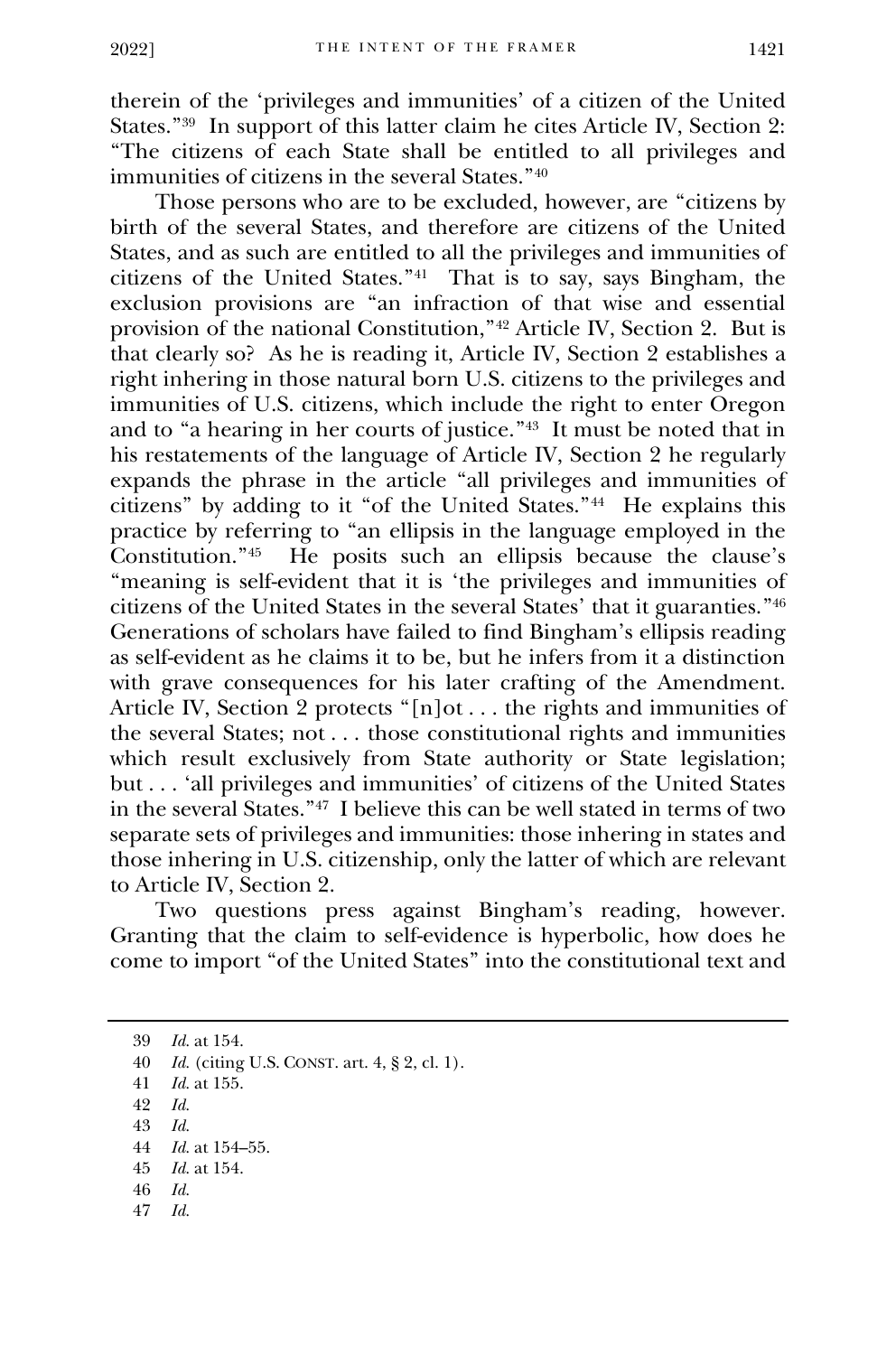thus to limit the scope of Article IV, Section 2 to privileges and immunities of U.S. citizenship? The second question is this: What are the privileges and immunities of U.S. citizenship and how are they to be distinguished from those of state citizenship?

His textual interpolation has, it seems, two bases in Bingham's mind. First, in restating Article IV, Section 2 he has the closing phrase in all caps, "IN THE SEVERAL STATES," so as to give it special emphasis.<sup>48</sup> That emphasis derives significance from his use in the earlier part of his Oregon speech of the phrase "people of the several States" as equivalent to "people of the United States" and of both as equivalent to "citizens of the United States." He is taking "citizens in the several States" to refer to the people of the states taken together and thus as citizens of the United States, as he had done earlier. Those persons who are citizens in the several states would be the very same persons who are "the people [or citizens] of the several States" in that, except for residence, they would be citizens "in the several States."

That reading might have seemed preferable to him, not only because it resonated so well with his interpretation of the Article I, Section 2 suffrage provision, but because of difficulties with the more standard readings of Article IV, Section 2, according to which this provision was taken to be a comity clause, that is, a clause aimed at establishing comity among the states of the union.<sup>49</sup> It was generally taken to mean that citizens of one state, when present in another state would be treated as citizens of that state would be and not excluded from whatever fundamental special privileges and immunities the state's citizens, but not aliens, possessed.<sup>50</sup>

Bingham's reading works a major transformation from that standard interpretation of the clause. It now protects not the rights of citizens of one state when visiting another state but a wholly different class of rights—privileges and immunities of citizens of the United States, whatever these might be.

The leading judicial interpretation of Article IV, Section 2 at the time of the Oregon speech was the 1823 circuit court case *Corfield v. Coryell*<sup>51</sup> It is a good vehicle for exposing the difficulties of the comity reading of the Article IV, Section 2. Justice Bushrod Washington was attempting to determine if New Jersey's limitation on taking of oysters to its own citizens was in violation of Article IV, Section 2.<sup>52</sup> Read literally as a comity provision, it would seem so, for citizens of other states would appear to have the same right to oysters in New Jersey as

<sup>48</sup> *Id.* at 155 (quoting U.S. CONST. art. IV, § 2).

<sup>49</sup> LASH, *supra* note 7, at 45–46.

<sup>50</sup> *Id.* at 46–47.

<sup>51</sup> Corfield v. Coryell, 6 F. Cas. 546 (C.C.E.D. Pa. 1823) (No. 3,320)*.*

<sup>52</sup> *Id.* at 551–52.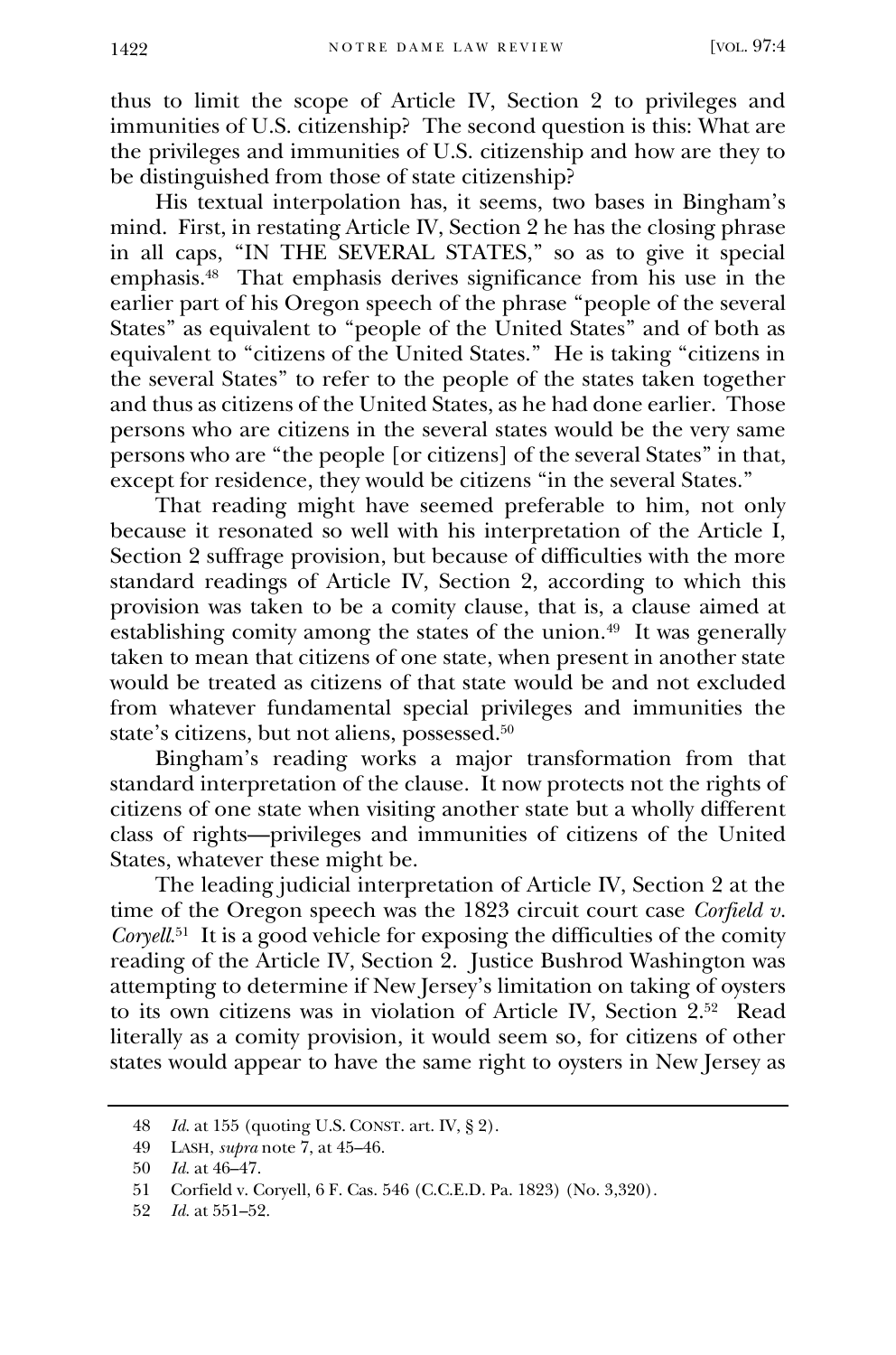New Jersey citizens. However, Justice Washington could not accept the view that

under this provision of the constitution, the citizens of the several states are permitted to participate in all the rights which belong exclusively to the citizens of any other particular state, merely upon the ground that they are enjoyed by those citizens; much less, that in regulating the use of the common property of the citizens of such state [e.g., rivers], the legislature is bound to extend to the citizens of all the other states the same advantages as are secured to their own citizens.<sup>53</sup>

Washington pronounced a much more limited coverage for the clause: "those privileges and immunities which are, in their nature, fundamental; which belong, of right, to the citizens of all free governments; and which have, at all times, been enjoyed by the citizens of the several states which compose this Union." 54 This, of course, is not what Article IV, Section 2 says, but it has a common sense ring to it, echoed in Bingham's exclusion from the clause of "rights and immunities which result exclusively from State authority or State legislation."<sup>55</sup> That is, the literal comity reading seems greatly overinclusive, opening the system to, among other things, pervasive moocher abuse.

Moreover, and even more clearly on Bingham's mind, was a privilege that Washington affirmed as covered: "the elective franchise, as regulated and established by the laws or constitution of the state in which it is to be exercised." 56 On a strict comity reading, this would seem to mean that the "elective franchise" should be available to out of state citizens on the same terms, whatever they may be, as it is for state citizens. Bingham, however, distinguishes political rights from the sort of privileges and immunities covered in Article IV, Section 2. His alternate ellipsis reading is meant to avoid these and related issues that derive from the comity interpretation.

But affirming that Article IV, Section 2 covers the privileges and immunities of U.S. citizenship leaves him with the question: What are these privileges and immunities? How does one determine them? At the least we may conclude that they are not the list of privileges and immunities in Justice Washington's *Corfield* opinion, for these are identified as "privileges and immunities . . . which have, at all times,

<sup>53</sup> *Corfield*, *as reprinted in* LASH, Vol. 1, *supra* note 12, at 92, 94.

<sup>54</sup> *Id.*

<sup>55</sup> CONG. GLOBE, 35th Cong., 2d Sess. 981–85 (1859) (statement of Rep. Bingham), *as reprinted in* LASH, Vol. 1, *supra* note 12, at 152, 154.

<sup>56</sup> *Corfield*, *as reprinted in* LASH, Vol. 1, *supra* note 12, at 92, 94.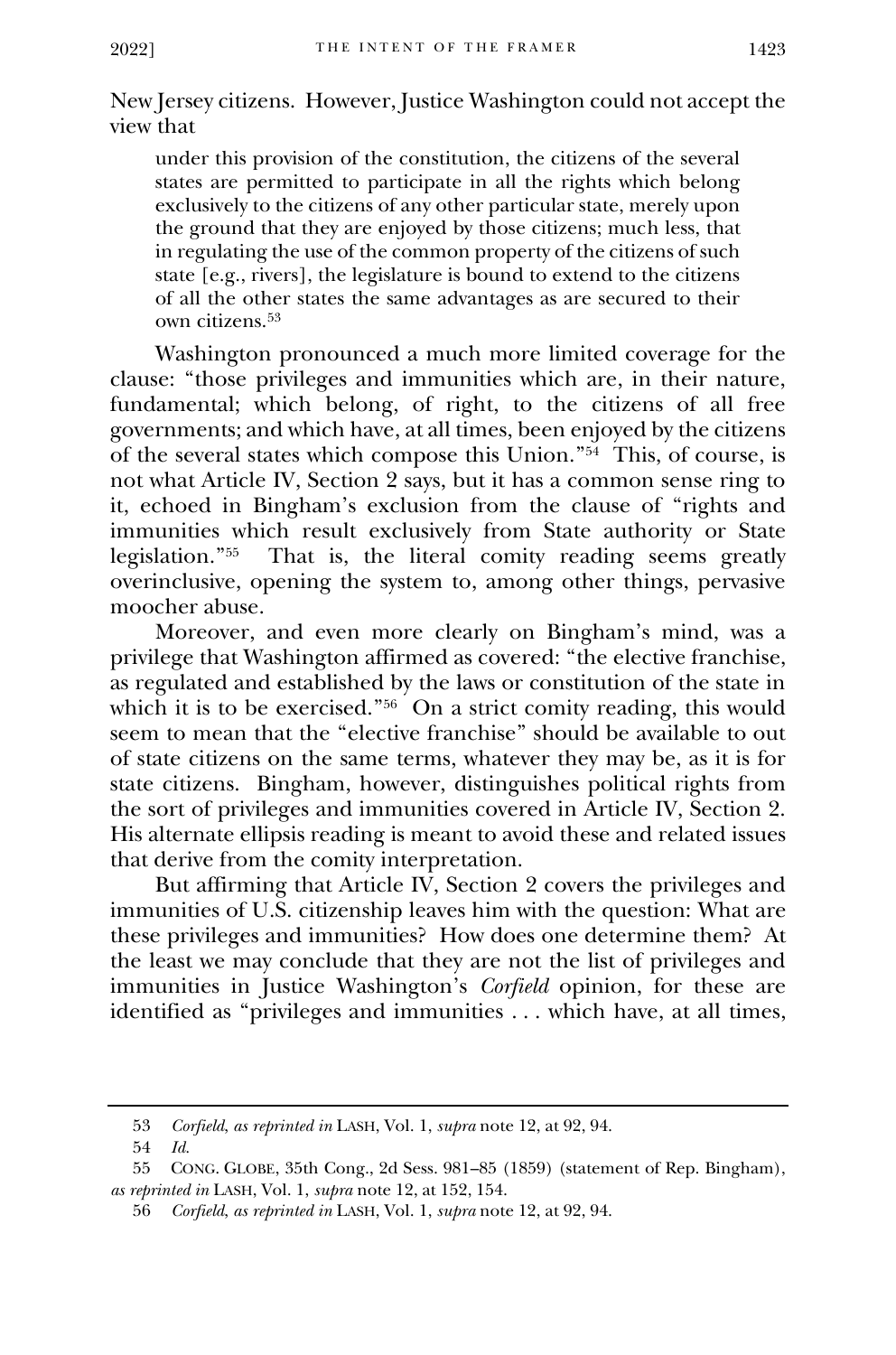been enjoyed by the citizens of the several states [of the] Union."<sup>57</sup> These seem to be the very set of rights Bingham expressly excludes.

The core passage is this:

I maintain that the persons thus excluded from the state by this section of the Oregon constitution, are . . . citizens of the United States, and as such are entitled to all the privileges and immunities of citizens of the United States, amongst which are the rights of life and liberty and property, and their due protection in the enjoyment thereof by law. 58

By closing its courts to free black citizens, Oregon is denying them this legal protection in their rights of life, liberty, and property. These rights are the rights identified in the Due Process Clause of the Fifth Amendment. Article IV supplies the link, then, to the Fifth Amendment and the rights it protects.

Two points are especially noteworthy in Bingham's appeal to the Due Process Clause. First, he is clearly considering the Fifth Amendment to be among the privileges and immunities of U.S. citizenship to which state citizens are entitled under Article IV, Section 2. The most plausible explanation for that is that the Bill of Rights protections are among the privileges and immunities of U.S. citizens. That coheres with what Bingham, and others, said of the Fourteenth Amendment's Privileges or Immunities Clause during the later debates over the Amendment and with the text itself.<sup>59</sup> Like Taney earlier and Justice Miller later in the Slaughter-House Cases, <sup>60</sup> Bingham clearly accepts the thesis that there are two different sets of privileges and immunities adhering to the two different kinds of citizenship Americans possess. But how to identify the privileges and immunities of the two sorts of citizenship? The most evident answer would be to look to the constitutive documents and legislation of the relevant political entities, in the case of privileges and immunities of U.S. citizenship to the U.S. Constitution. Rights affirmed or granted to citizens by virtue of the U.S. Constitution are the citizenship rights of U.S. citizens. The Bill of Rights is one such source of rights affirmations in the U.S. Constitution, and Bingham is clearly taking these as rights of U.S. citizens made applicable in a certain way to the states by Article IV, Section 2.

Bingham often singles out for mention the Due Process Clause, misleading some scholars to believe that it is somehow special and that

<sup>57</sup> *Id.*

<sup>58</sup> CONG. GLOBE, 35th Cong., 2d Sess. 981–85 (1859) (statement of Rep. Bingham), *as reprinted in* LASH, Vol. 1, *supra* note 12, at 152, 155.

<sup>59</sup> *E.g.*, CONG. GLOBE, 39th Cong., 1st Sess. 2764–67 (1866) (statement of Sen. Howard), *as reprinted in* LASH, Vol. 2, *supra* note 1, at 185, 185–91.

<sup>60</sup> Slaughter-House Cases, 83 U.S. 36, 55 (1873).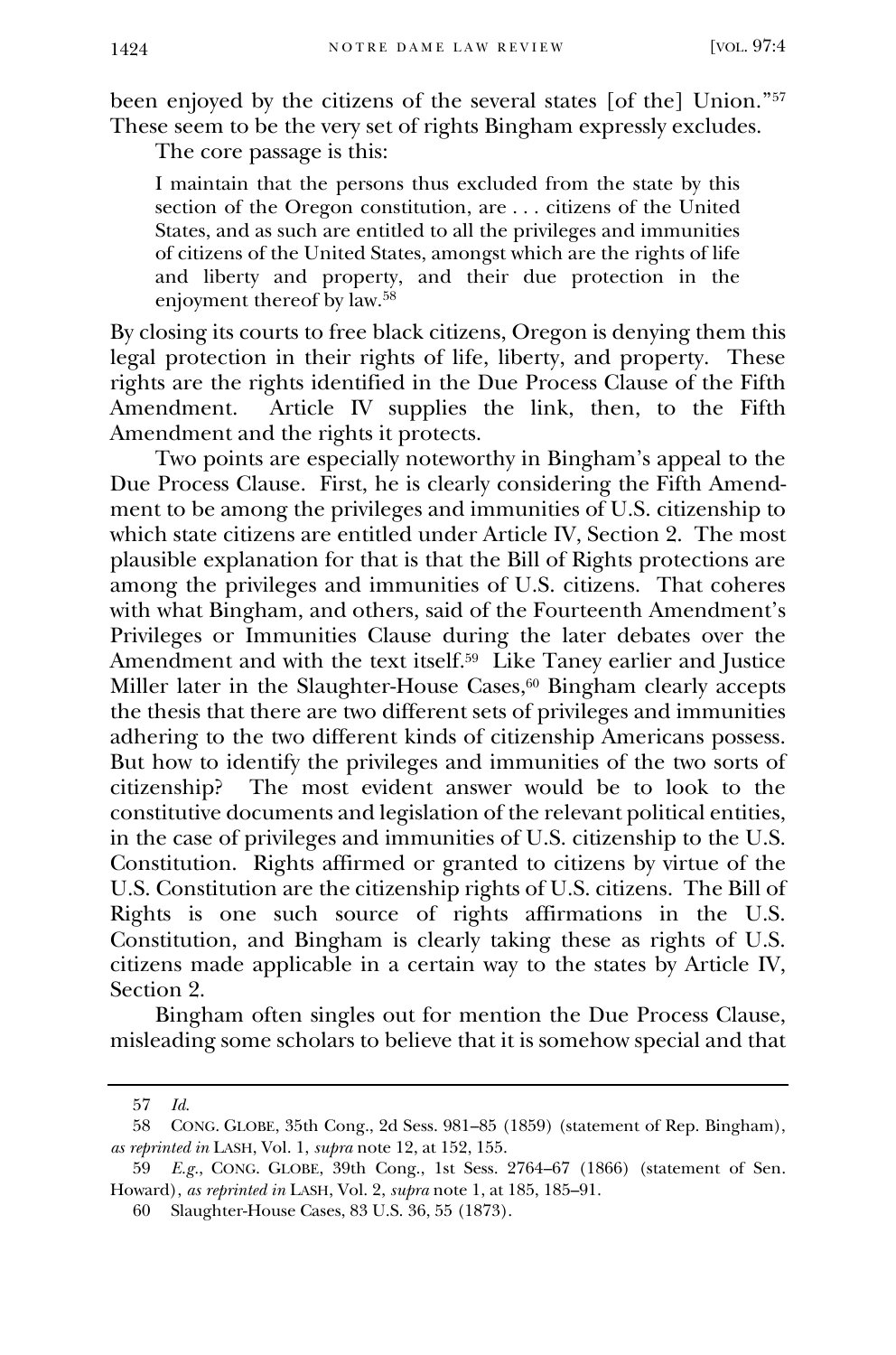he does not mean to include the other rights protected by the Bill of Rights or other relevant provisions of the Constitution as among the privileges and immunities of U.S. citizens.<sup>61</sup> But he clearly does understand Bill of Rights protections as among those privileges and immunities. In the course of his argument, he identifies other rights to which U.S. citizens are entitled in the states by Article IV, Section 2: the right of a fair trial, right of a jury trial, the right "to argue and to utter, according to conscience."<sup>62</sup> These are rights sampled from the Bill of Rights. Therefore, there is no reason to suppose that First Amendment rights and, through the Fifth Amendment, natural rights are the only ones included among the privileges and immunities of United States citizenship. There are others besides Bill of Rights provisions. Take the rights at stake in the then-recently decided *Dred Scott* case: Did Scott have a right to bring suit against Sandford under diversity jurisdiction?<sup>63</sup> Taney said no free black could do so,<sup>64</sup> but Bingham would undoubtedly say yes. As citizens of the United States, free blacks would qualify to bring suit in federal court if they satisfy the diversity requirement. Indeed, the Constitution implies many rights of that sort inhering in United States citizens by virtue of their U.S. citizenship.

Article IV, Section 2 protects the rights of U.S. citizenship, which includes the natural rights due to all persons via the Fifth Amendment. Perhaps strangely, U.S. citizens are entitled to protection of their natural rights, rights possessed by all persons, as Bingham emphasizes, but persons who are not U.S. citizens are not entitled to these same natural rights protections under Article IV, Section 2.

Scholars are indeed correct to see that the Due Process Clause is somehow special but not in the way they believe it to be. The Due Process Clause is the provision in the Bill of Rights that explicitly mentions the natural rights of life, liberty, and property that Bingham and most others at the time see to be the main business of government to protect.<sup>65</sup> He infers from the Amendment's prohibition of depriving persons of these rights an obligation, of a sort to be discussed later, inhering in the states not only not to deprive persons of them without due process of law but to provide protection for them as well. Failure to protect them is a deprivation of them. When a state provides protection for these rights it is not granting them; they already exist for each and every person by nature and constitutional affirmation.

<sup>61</sup> BARNETT & BERNICK, *supra* note 6, at 134.

<sup>62</sup> CONG. GLOBE, 35th Cong., 2d Sess. 981–85 (1859) (statement of Rep. Bingham), *as reprinted in* LASH, Vol. 1, *supra* note 12, at 152, 156.

<sup>63</sup> Dred Scott v. Sandford, 60 U.S. 393, 402–03 (1856).

<sup>64</sup> *Id.* at 406.

<sup>65</sup> U.S. CONST. amend. V.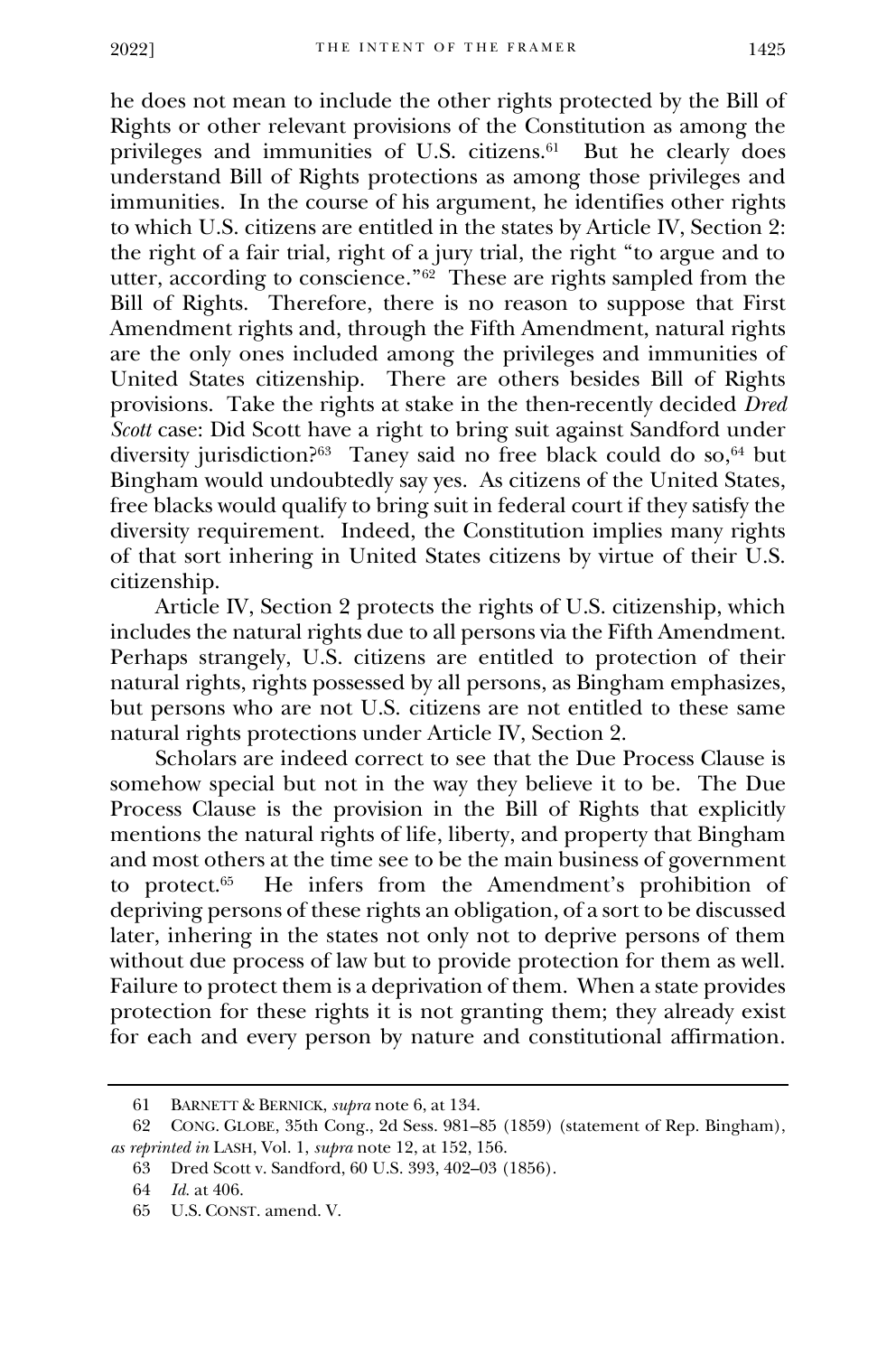So, in failing to protect, the state is depriving or countenancing the deprivation of them. The combination of Article IV, Section 2 and the Fifth Amendment is the vehicle whereby the Constitution is committed to the central task of governance, according to Bingham, the security of natural rights.

Article IV, Section 2, then, cast protection around two sorts of rights: those which derive from the Constitution itself, such as the first eight amendments, and natural rights incorporated via the Fifth Amendment. This implies that there would be at least some overlap with the rights listed in *Corfield*, for many of these are properly seen as modes of effectuating protection for the natural rights of persons. Recall that Bingham had excluded from Article IV, Section 2 coverage "rights and immunities which result *exclusively* from State authority or State legislation." 66 Any rights protected by states that are in service of the natural rights are thus not exclusively derived from state authority, but jointly from that authority, and the Fifth Amendment (and nature). Bingham seems most concerned with the fact that Article IV, Section 2 brings the Fifth Amendment and thus natural rights within the ambit of the constitutional provisions applying to the states. That is to say, his concerns with privileges and immunities are in the first instance concerns with natural rights protections.

#### IV. PREEXISTING (PERSONAL) RIGHTS, (STATE) OBLIGATIONS, AND THE TASK OF THE FOURTEENTH AMENDMENT

Bingham's antebellum constitutional pronouncements allow us to understand his theory of preexisting personal rights. These rights are, it must be emphasized, rights against the states. They derive from Article IV, Section 2 and include rights derived both from the Constitution, such as the personal rights secured in the Bill of Rights, and natural rights as carried into Article IV, Section 2 by the Fifth Amendment. This is admittedly not in all ways orthodox constitutional law, but it echoes many of the themes of antislavery constitutionalism.<sup>67</sup>

But what of the other part of Bingham's theory, that the states never had any right to abridge or deny these preexisting rights, but that they regularly "have assumed . . . [that] power, and that without remedy?" 68 The lack of a right in the states to abridge or deny these rights can be restated as a preexisting obligation, for, as he says, "No

<sup>66</sup> CONG. GLOBE, 35th Cong., 2d Sess. 981–85 (1859) (statement of Rep. Bingham) (emphasis added), *as reprinted in* LASH, Vol. 1, *supra* note 12, at 152, 154.

<sup>67</sup> *See generally* JAMES OAKES, FREEDOM NATIONAL: THE DESTRUCTION OF SLAVERY IN THE UNITED STATES, 1861–1865 (2013).

<sup>68</sup> CONG. GLOBE, 39th Cong., 1st Sess. 2530–45 (1866) (statement of Rep. Bingham), *as reprinted in* LASH, Vol. 2, *supra* note 1, at 170, 178.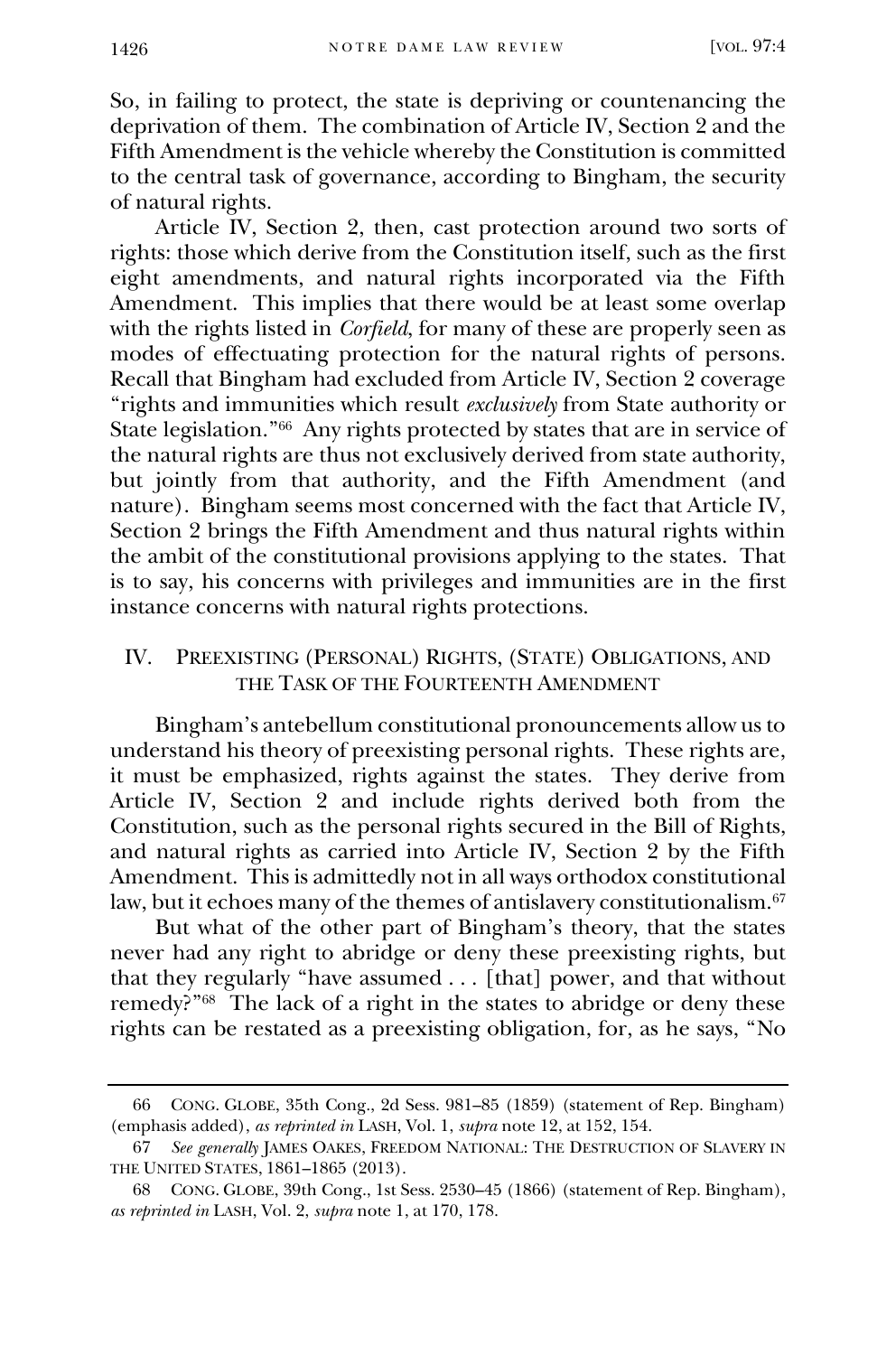State ever had the right ... to deny to any freeman the equal protection of the laws." 69 That is, the states were obliged not only to refrain from denying or abridging but also to actually supply equal protection of the laws, which, we have already seen, meant for Bingham equal protection of natural rights. We may thus collect the states' lack of power to deny and positive duty to supply protection to rights under the rubric of obligation—an obligation "to secure these Rights," as the Declaration of Independence puts it.<sup>70</sup> Bingham's thinking here closely matches the natural rights/social contract general theory according to which governments acquire upon their formation an obligation to provide rights protections and not themselves to threaten rights. This theory was developed with a unitary system of government in mind, but under American federalism there were two sets of governments, which complicated matters substantially. Which government, state or federal, was responsible for protecting which rights? Were both sets of governments responsible for securing natural rights? Constitutional rights? Bingham's answer was that with the Fifth Amendment and Article IV, Section 2 both sets of government had some sort of obligation to both sets of rights. But these obligations were asymmetric and ineffectual, as he indicates when he pronounces violation of these obligations to be "without remedy."<sup>71</sup> He means there is in place no legal or constitutional means to prevent or remediate these violations. Although he speaks most often of congressional powers of prevention and remediation, he also means no judicial remedy either.

The issue of enforcement implicates Bingham's complex and elusive theory of obligation. He conceives of three levels or types of obligation relevant to the Fifth Amendment rights of primary concern to him. First, there is a natural law obligation; second, a moralconstitutional obligation; and third, a full scale constitutionally enforceable legal obligation.

The rights identified in the Fifth Amendment are natural rights. As such, entirely independently of any constitutional text, they impose natural law obligations upon all human beings, including state officers and by extension their states, not to deprive rights holders of the objects of their rights unless authorized by the natural law. This is a moral obligation but has no standing in positive law. There certainly is no constitutional right or obligation involved. It is not a very precise obligation even in the moral sense. The obligation of a state entity toward a nonmember not within the jurisdiction of the state is a

<sup>69</sup> *Id.*

<sup>70</sup> THE DECLARATION OF INDEPENDENCE para. 2 (U.S. 1776).

<sup>71</sup> CONG. GLOBE, 39th Cong., 1st Sess. 2530–45 (1866) (statement of Rep. Bingham), *as reprinted in* LASH, Vol. 2, *supra* note 1, at 170, 178.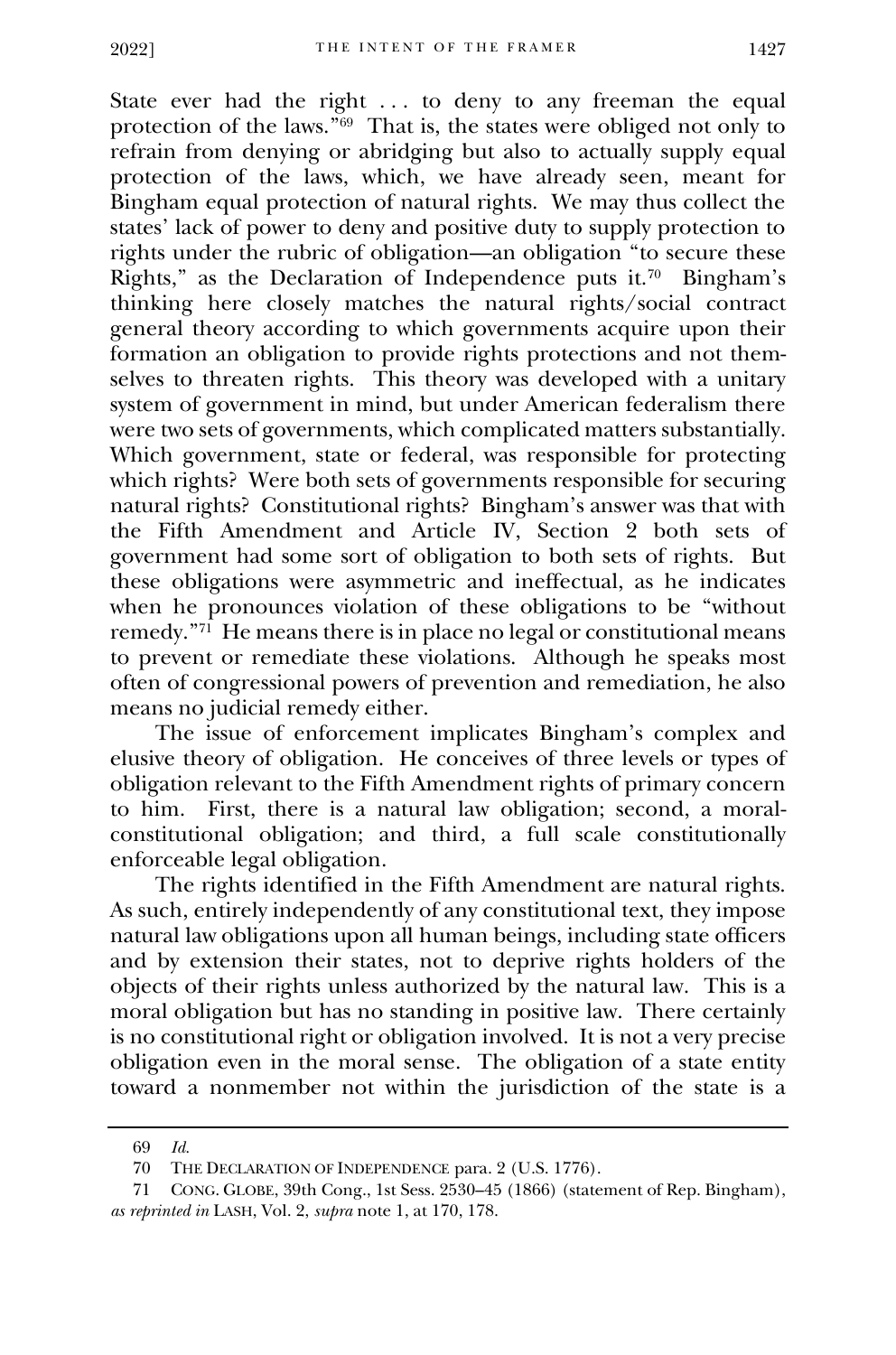truncated obligation, an obligation toward only one-half of the due process pair of obligations. The state has an obligation toward nonmembers not to deprive them of their rights by, for example, fighting unjust wars against them, but it does not have an obligation to provide legal protection for their rights. This obligation derives from the social contract and not entirely from nature. So the first level of obligation is merely moral and partial relative to what Bingham's Fifth Amendment provides.

The natural rights along with the other rights were, however, incorporated in a constitutional provision that is directly binding on the federal government but not on the states. Article IV, Section 2 brings these rights within the ambit of the states. These rights are among the privileges and immunities of U.S. citizens and state officials take an oath to support the Constitution as in Article VI.<sup>72</sup> That oath brings with it what I am calling a moral-constitutional obligation not to deprive U.S. citizens of their national citizen rights. It is a moral obligation deriving from the Constitution but there exists no means of constitutional enforcement. Neither courts nor Congress have any enforcement powers. Such enforcement as there is vis-à-vis the states depends solely on the good faith of the oath takers. It was evident to Bingham that good-faith enforcement was not successful.

The status of both the natural rights and the other national rights of U.S. citizens was quite different relative to the federal government. It and its officers were under a full-scale obligation to protect and respect those rights. These obligations were imposed by oath but more directly by express constitutional command and more effectively by genuine enforcement mechanisms. There is, then, a basic asymmetry in the system of rights and obligations in American federalism. U.S. citizens possess rights, both natural and positive, that are fully protected and enforced against the federal government but, even though truly constitutional rights, these are left merely to the tender consciences of the states. It should be added that the federal government has a very truncated obligation to supply protection of the laws—not in general but at most only in areas of the enumerated powers.

My account of Bingham's three-tiered system of obligation may leave the reader puzzled about Bingham's aims in attacking the black exclusion provisions of the proposed Oregon Constitution. According to his own theory of obligation, Congress had no power to enforce the moral duty Oregon had to recognize these natural and, via Article IV, Section 2, constitutional rights. But here he was, apparently attempting to enforce these duties on Oregon. The explanation for

<sup>72</sup> U.S. CONST. art. VI.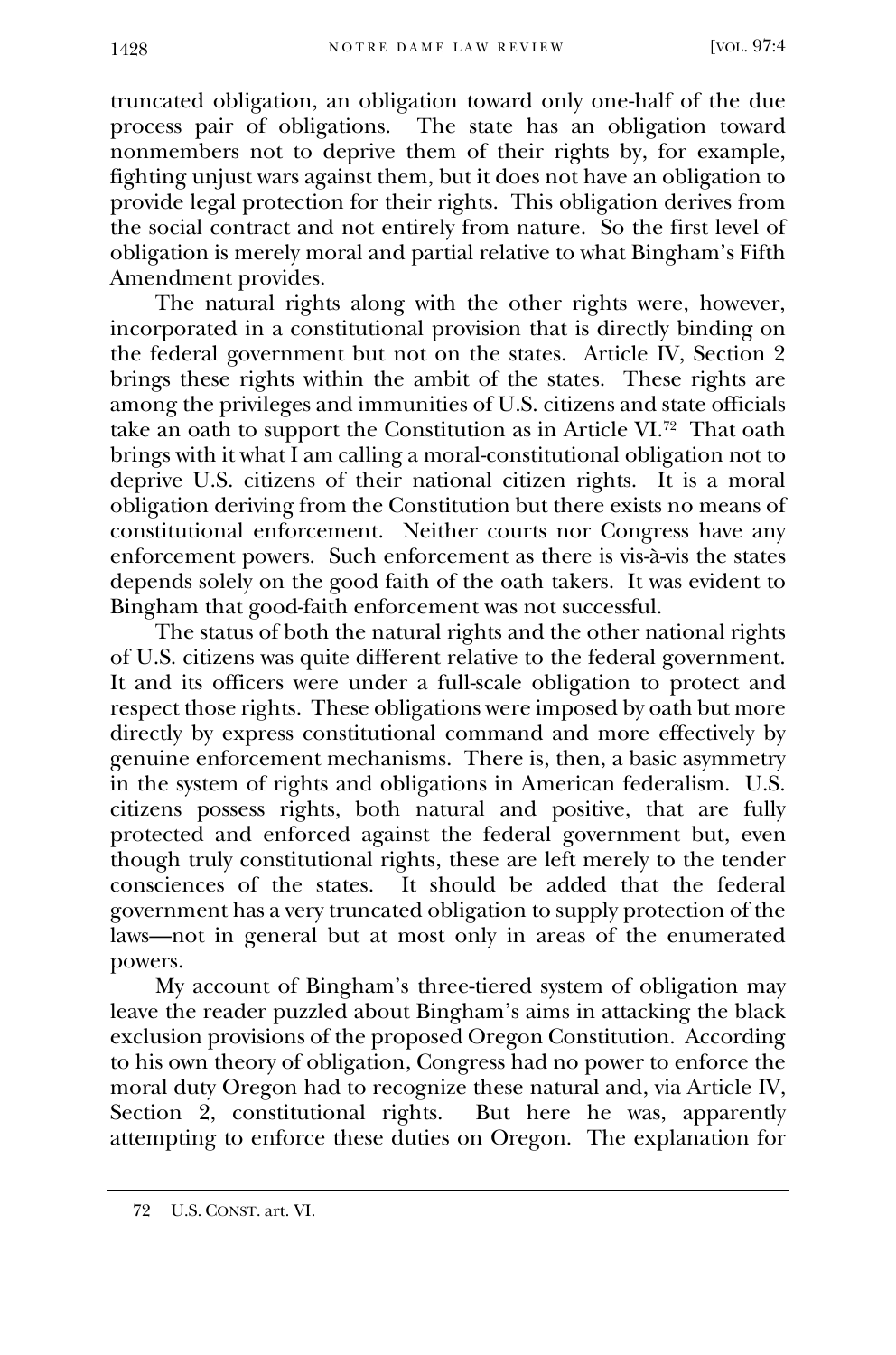this action by Bingham is that he was not actually attempting to congressionally enforce the rights and duties at stake here but was seeking congressional disapproval of the Oregon Constitution under Congress's power to admit new states and as part of that to pass on the adequacy of the new state's proposed constitution. Oregon's adequacy of the new state's proposed constitution. Constitution on its face violated the spirit of the U.S. Constitution and rejected outright the moral-constitutional duties imposed on it by Article IV, Section 2.

Bingham's antebellum Constitution affirmed many rights that had no legal remedy, an anomalous situation for a legal system. With slavery, the cause of that incompleteness, destroyed, Bingham sought to complete though not to revolutionize the Constitution. That was the aim of the Amendment he wrote. As he frequently said during his advocacy for the Amendment, he meant not to add new rights but to render enforceable the rights and duties imperfectly present already in the Constitution.<sup>73</sup> And that is exactly what he did in the two major drafts of the Amendment he prepared. The Amendment was to protect the natural rights of persons both through the Privileges and Immunities Clause's inclusion of the Fifth Amendment's natural rights within it, and the more direct protection of those rights through the Due Process and Equal Protection Clauses. The Amendment Due Process and Equal Protection Clauses. contained what might seem redundant protection for natural rights. Part of that redundancy, so far as it existed, was for emphasis because of the capital importance of natural rights in Bingham's conception of the proper business of government. But technically there was no redundancy because of the odd gap the Privileges and Immunities Clause contained. It will be recalled that that Clause protected the natural rights limits identified in the Fifth Amendment for citizens of the United States even though those rights belonged not merely to citizens but to all persons. His Amendment's Due Process and Equal Protection Clauses fill that gap for they are addressed to all persons.

These two Clauses also provide a fuller explication of Bingham's reading according to which the Due Process Clause's prohibition of a deprivation of rights is taken to include a positive duty to supply protection to those rights. States are to protect the rights to life, liberty, and property by not depriving persons of them except by due process of law. We might call that a negative obligation. But states are also under a positive obligation to supply legal protection to those rights. In one version of the Amendment the text provided for "full protection in the enjoyment of life, liberty and property,"<sup>74</sup> rather than

<sup>73</sup> Kurt T. Lash, *The Origins of the Privileges or Immunities Clause, Part II: John Bingham and the Second Draft of the Fourteenth Amendment*, 99 GEO. L.J. 329, 380 (2011).

<sup>74</sup> J. JOINT COMM. 56–58 (1866) (statement of Rep. Bingham), *as reprinted in* LASH, Vol. 2, *supra* note 1, at 66, 67.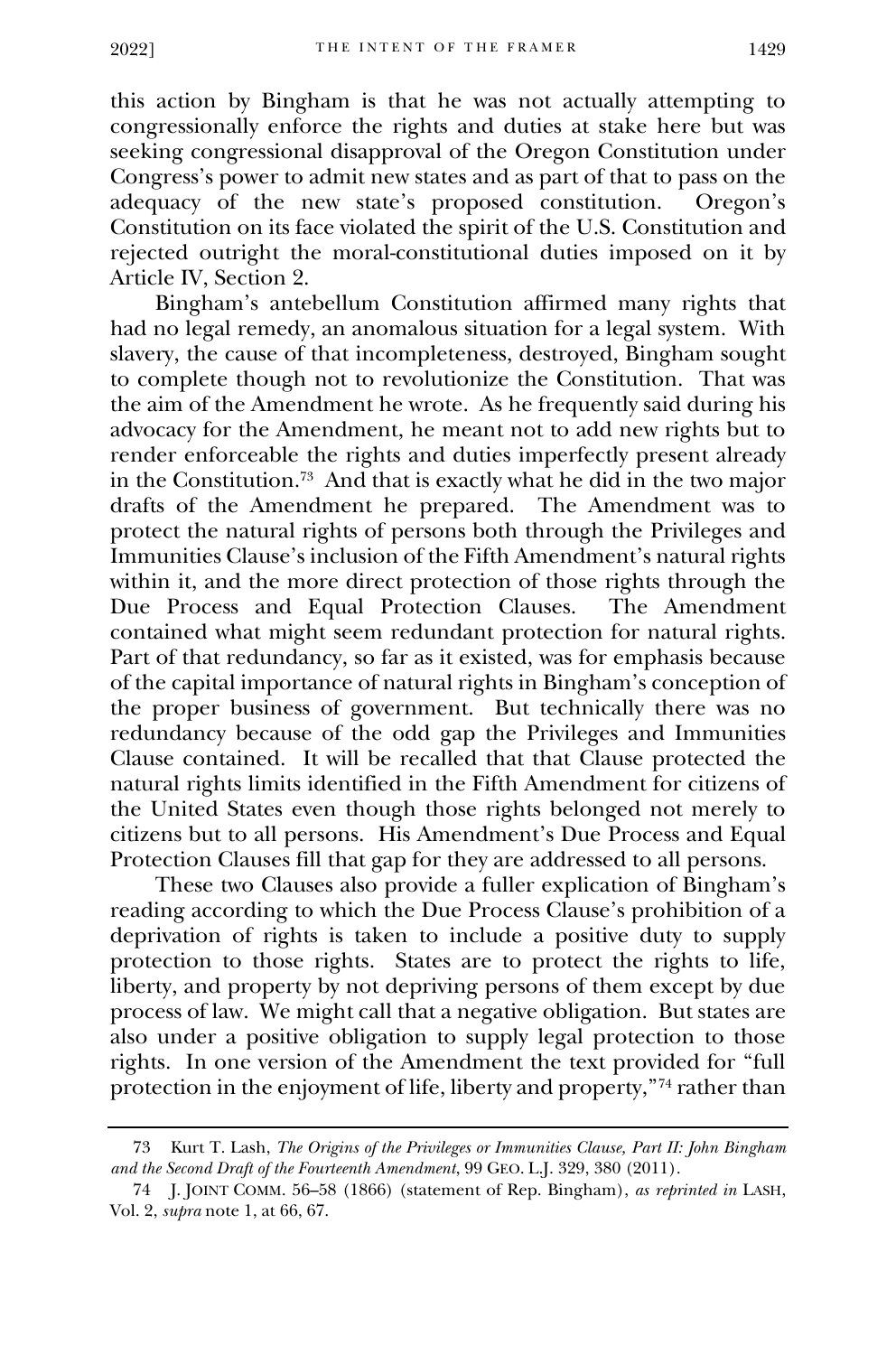"equal protection." Bingham generally preferred the modifier "equal" to "full." One reason, no doubt, is that "full protection" does not supply an operational standard by which to judge its fulfillment. It is always possible to provide more protection than any given level of protection. So "full protection" would be unworkable as an actual standard of enforceability.<sup>75</sup>

A more important reason for Bingham's preference for "equal" is his aim to complete but not revolutionize the Constitution. Contrary to the fears of many during the debates on the Amendment, Bingham did not intend to have the federal government replace the states in providing day-to-day protection for rights. He greatly valued the federal system and its division of authority between the two levels of American government.<sup>76</sup> But he also did not think the states should be free to violate rights of persons and of U.S. citizens. He sought what is best called a corrective federalism. The federal government is to have power—both judicial and legislative—to correct the states when they stray but not to replace them with some sort of plenary power over rights. The "equal protection" standard was well suited to this conception of constitutional corrective federalism, for it set a standard by which states' errancy could be easily identified and corrected: the state is to supply to all persons' rights protection equivalent to the rights protection it provides to the most favored element in the society.

The commitment to corrective federalism also accounts for another crucial feature of the Amendment: originally Bingham provided that

[t]he Congress shall have power to make all laws which shall be necessary and proper to secure to the citizens of each State all privileges and immunities of citizens in the several States, and to all persons in the several States equal protection in the rights of life, liberty, and property.<sup>77</sup>

(It should be noted how this draft amendment echoed almost exactly Bingham's antebellum thinking about privileges and immunities and the various citizenships. Note especially his deliberate usage of "citizens of each State" and "citizens in the several States.") This version of the Amendment met with two somewhat opposite objections. For one, it would authorize action by Congress to effectuate its end. This congressional action was to remedy the absence of constitutional enforcement mechanisms for the moral-

<sup>75</sup> *But see* CONG. GLOBE, 42d Cong., 1st Sess. app. 81–86 (1871) (statement of Rep. Bingham), *as reprinted in* LASH, Vol. 2, *supra* note 1, at 620, 628.

<sup>76</sup> *Id.* at 626–27.

<sup>77</sup> CONG. GLOBE, 39th Cong., 1st Sess. 1033–35 (1866) (statement of Rep. Bingham), *as reprinted in* LASH, Vol. 2, *supra* note 1, at 99, 99.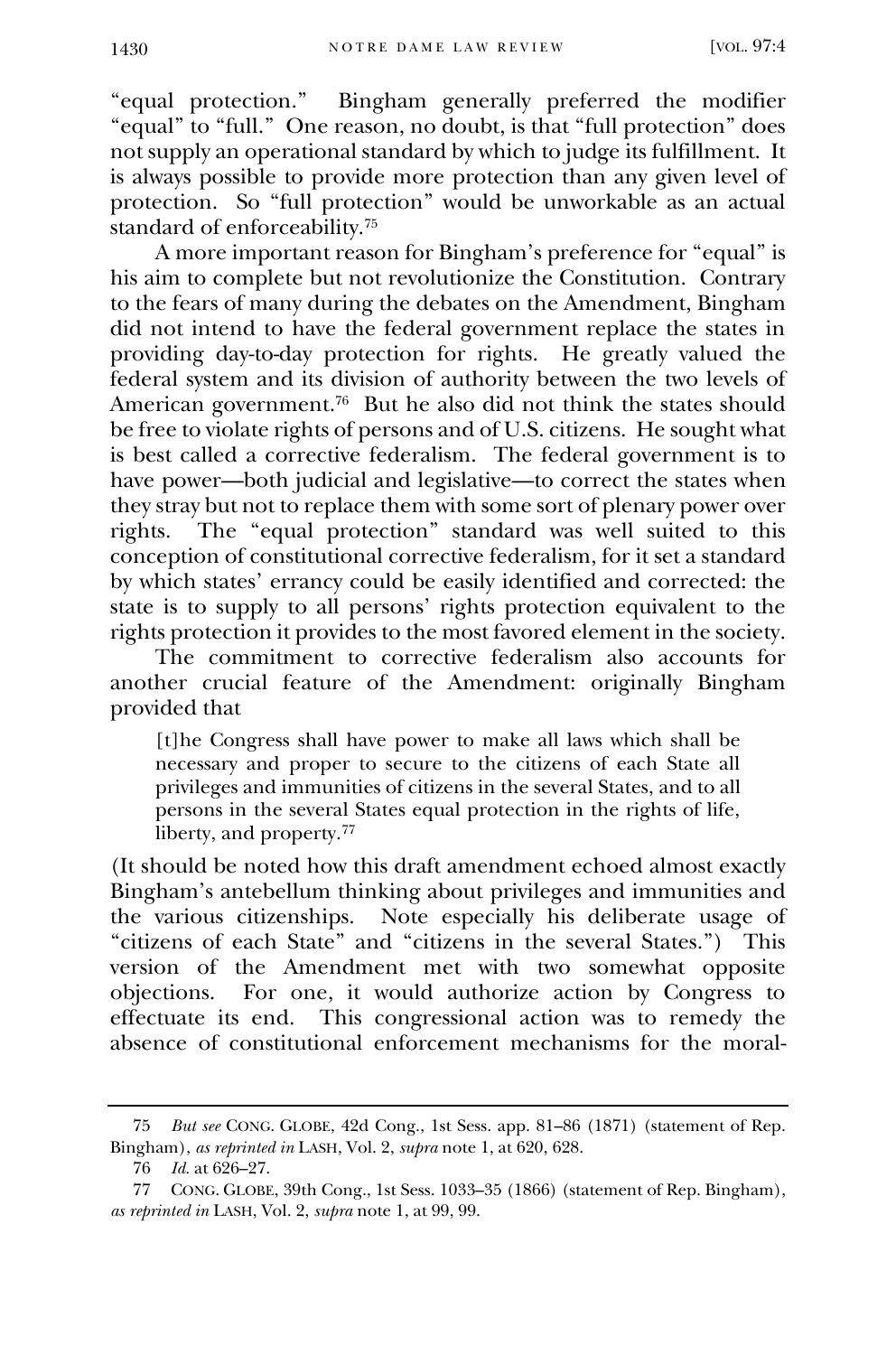constitutional rights of the original Constitution. The response, however, was that it would be better to put the requirement of equal protection directly into the Constitution by way of prohibiting the states from denying it in order to guard against congressional inaction or perverse congressional action. On the other side, there was a fear that the text would allow Congress to take on too much—not correcting the states, but replacing them, not completing but revolutionizing the Constitution. In the face of these criticisms Bingham redrafted the text of the Amendment into the "no State shall" form with which it entered the Constitution.<sup>78</sup> This change was relatively easy for him to make for he did not ever wish to see Congress exercising the kind of power some feared the earlier version would make possible.<sup>79</sup> The change in form was less radical than it might seem, however, for the congressional empowerment was maintained as Section IV of the Amendment, and as Bingham understood it was not limited to correcting state action but also state inaction in failing to supply equal protection.<sup>80</sup>

In the Amendment's final form, the Due Process and the Equal Protection Clauses are to supply protection of basic natural rights against state violations of the same. A good example of what Bingham had in mind for such protection was the Civil Rights Act of 1866.<sup>81</sup> Although it has sometimes been wrongly said that Bingham drafted his amendment in order to incorporate and legitimate the Civil Rights Act, this was highly unlikely because Bingham introduced his draft amendment before the Civil Rights Act was introduced and the two documents contain entirely different language.<sup>82</sup> Nonetheless, Bingham saw the Civil Rights Act as the kind of corrective legislation Congress would be empowered to pass once the Fourteenth Amendment was accepted into the Constitution. The chief operative part of the Act was this:

[C]itizens, of every race and color . . . shall have the same right in every State and Territory in the United States, to make and enforce

<sup>78</sup> CONG. GLOBE, 42d Cong., 1st Sess. app. 81–86 (1871) (statement of Rep. Bingham), *as reprinted in* LASH, Vol. 2, *supra* note 1, at 620, 625; Michael P. Zuckert, *Congressional Power Under the Fourteenth Amendment—The Original Understanding of Section Five*, 3 CONST. COMMENT. 123, 134–44 (1986).

<sup>79</sup> *See* CONG. GLOBE, 39th Cong., 1st Sess. 1083, 1087–95 (1866) (statement of Rep. Hotchkiss), *as reprinted in* LASH, Vol. 2, *supra* note 1, at 108, 117–118.

<sup>80</sup> *See generally* Zuckert, *supra* note 78.

<sup>81</sup> Civil Rights Act of 1866, ch. 114, 16 Stat. 140, *as reprinted in* LASH, Vol. 2, *supra* note 1, at 605, 605–06.

<sup>82</sup> *Id.*; *see also* Kurt T. Lash, *Enforcing the Rights of Due Process: The Original Relationship Between the Fourteenth Amendment and the 1866 Civil Rights Act*, 106 GEO. L. J. 1389, 1393 (2018); Michael P. Zuckert, *Completing the Constitution: The Fourteenth Amendment and Constitutional Rights*, 22 PUBLIUS 69, 78 (1992).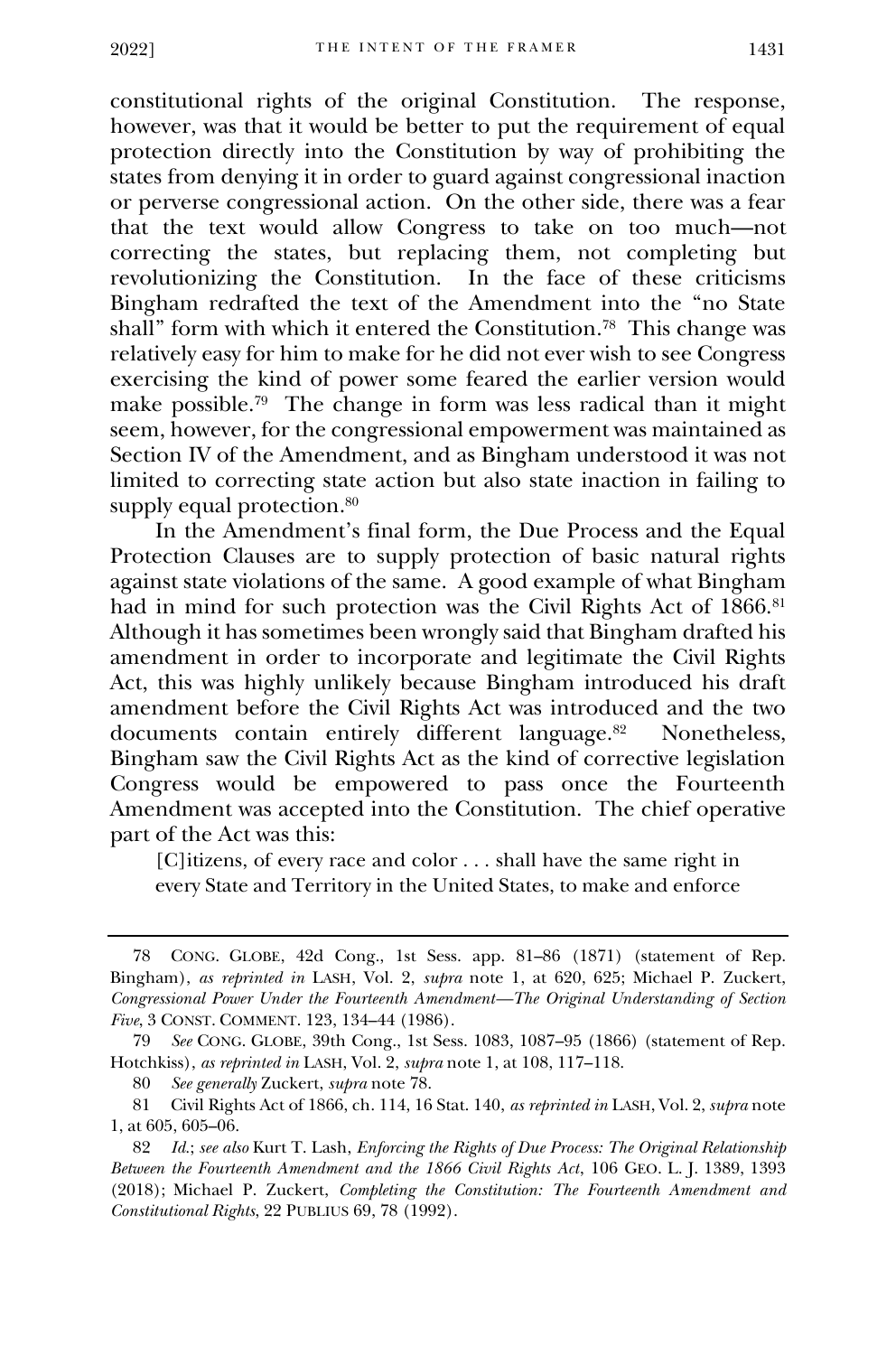contracts, to sue, be parties, and give evidence, to inherit, purchase, lease, sell, hold, and convey real and personal property, and to full and equal benefit of all laws and proceedings for the security of person and property, as enjoyed by white citizens<sup>83</sup>

and "shall be subject to like punishment, pains, penalties . . . and none other."<sup>84</sup> That is to say, these are "positive laws that secure natural rights" of life, liberty, and the acquisition and maintenance of property.<sup>85</sup>

When the Civil Rights Act was first introduced Bingham opposed it, largely because he believed Congress lacked the power to protect these rights without a new empowerment such as his amendment was to supply.<sup>86</sup> But he did not object to the list of rights in the bill.<sup>87</sup> When the Civil Rights Act was repassed after the adoption of the Fourteenth Amendment he voted for it.<sup>88</sup> The law provides protection for rights of person and property by setting a standard that states must meet in their legislation and execution of law, and that standard is equality between whites and blacks. Other sections of the law put teeth into it by setting penalties for state officials who fail to abide by the terms of the Act.<sup>89</sup>

The other main clause of the Fourteenth Amendment, providing that "[n]o State shall make or enforce any law which shall abridge the privileges or immunities of citizens of the United States," completes the set of new rights protections provided by the Amendment.<sup>90</sup> As we have seen from Bingham's earliest constitutional arguments, this clause covers all those rights that accrue to citizens of the United States as citizens of the United States and not as citizens of the states. These include, as Bingham often said, the rights affirmed in the Bill of Rights, and all other rights expressly affirmed, such as the habeas corpus right, or implied by the text and structure of the Constitution, such as the right to sue in federal court.<sup>91</sup>

<sup>83</sup> Slaughterhouse Cases, 83 U.S. 38 (1873) (Field J., dissenting) (quoting Civil Rights Act of 1866, ch. 31, § 1, 14 Stat. 27, 27), *as reprinted in* LASH, Vol. 2, *supra* note 1, at 630, 641.

<sup>84</sup> Force Act of 1870, ch. 114, 16 Stat. 140 (including repassage of the Civil Rights Act of 1866), *as reprinted in* LASH, Vol. 2, *supra* note 1, at 605, 606.

<sup>85</sup> BARNETT & BERNICK, *supra* note 6, at 49 (quoting Eric Claeys's analysis of William Blackstone).

<sup>86</sup> CONG. GLOBE, 39th Cong., 1st Sess. 1290–96 (1866) (statement of Rep. Bingham), *as reprinted in* LASH, Vol. 2, *supra* note 1, at 135, 135.

<sup>87</sup> *Id.*

<sup>88</sup> *See* Lash, *supra* note 82, at 1454–57.

<sup>89</sup> Force Act of 1870, ch. 114, 16 Stat. 140, *as reprinted in* LASH, Vol. 2, *supra* note 1, at 605, 606.

<sup>90</sup> U.S. CONST. amend. XIV, § 1.

<sup>91</sup> Much ink and scholarly energy have been expended trying to interpret the Fourteenth Amendment, an expenditure to which I have just contributed. There is,